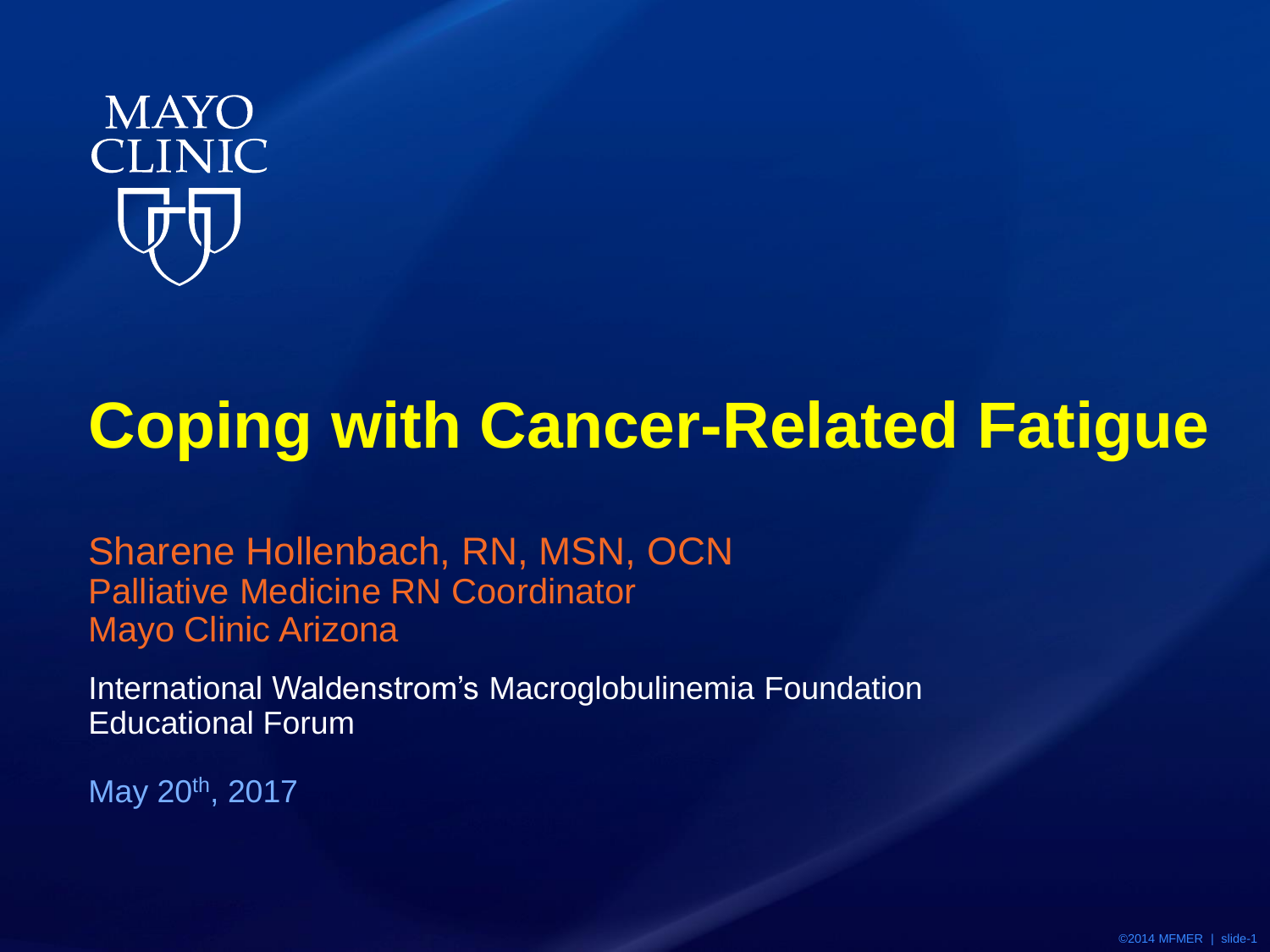### **Disclosure**

• No relevant financial relationships/conflicts of interest to disclose.

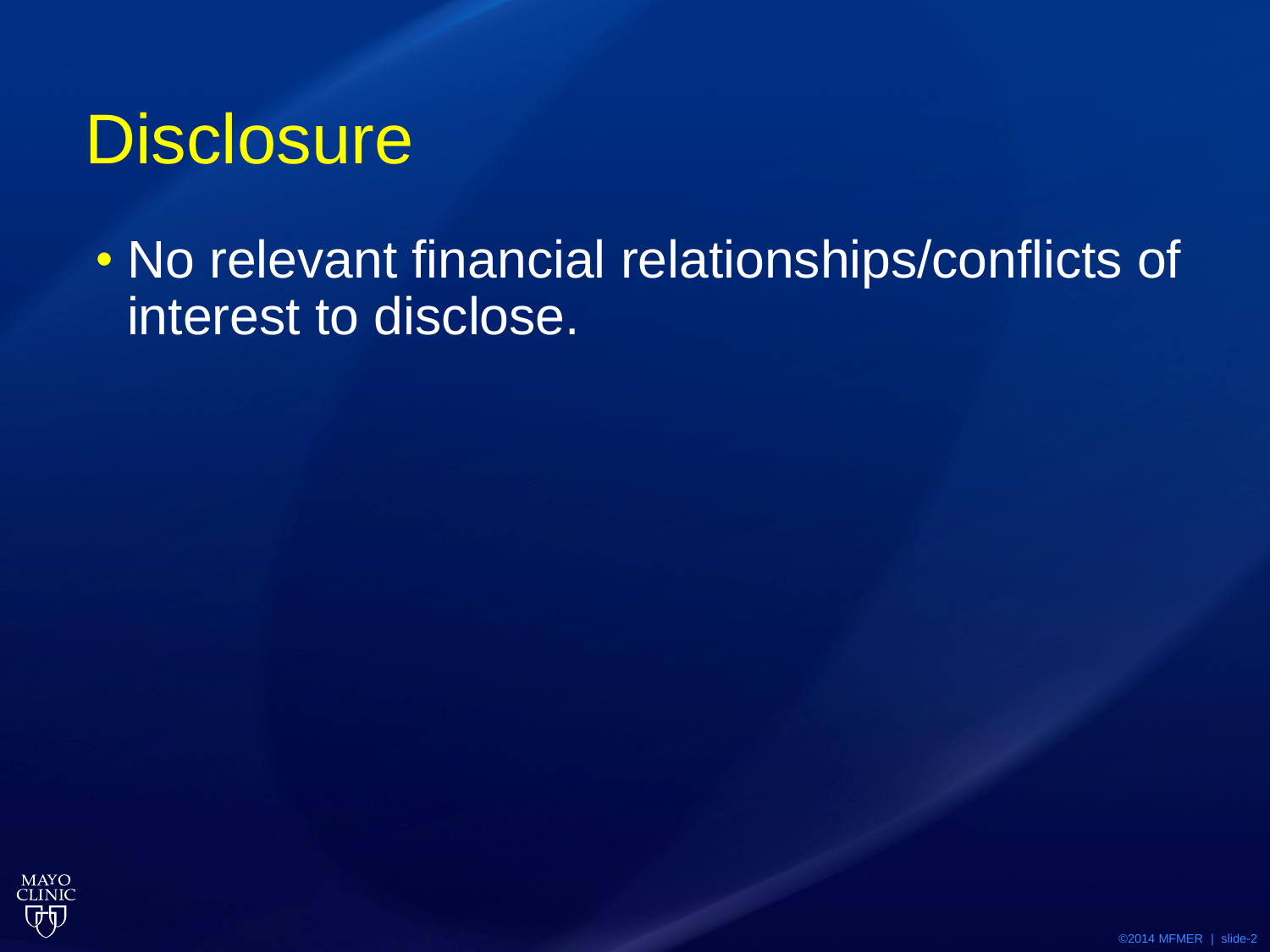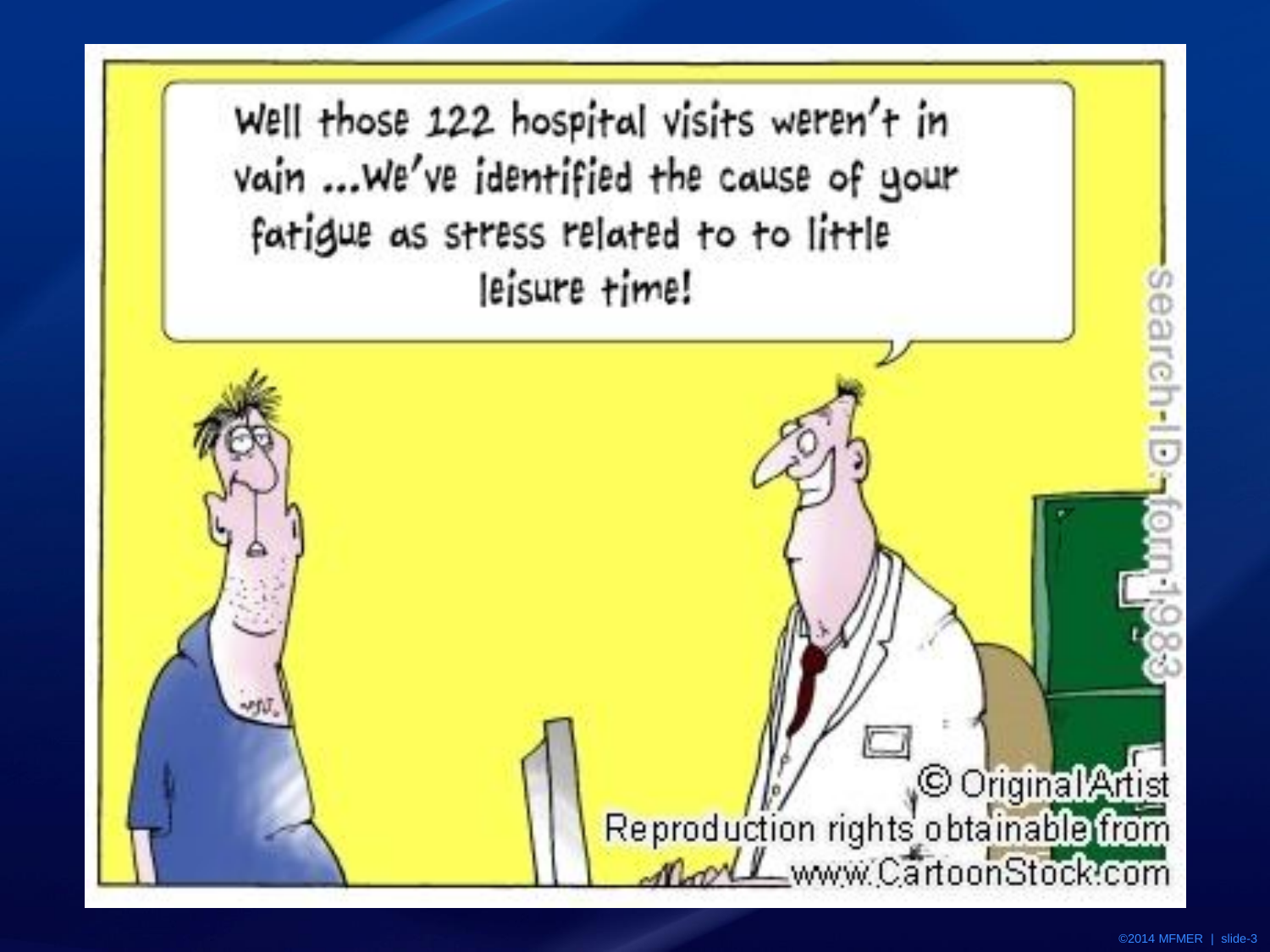### **Objectives**

• Review Palliative Care

- Define cancer-related fatigue
- Review the complexity, prevalence and pathophysiology of fatigue
- Discuss management strategies for cancer related fatigue

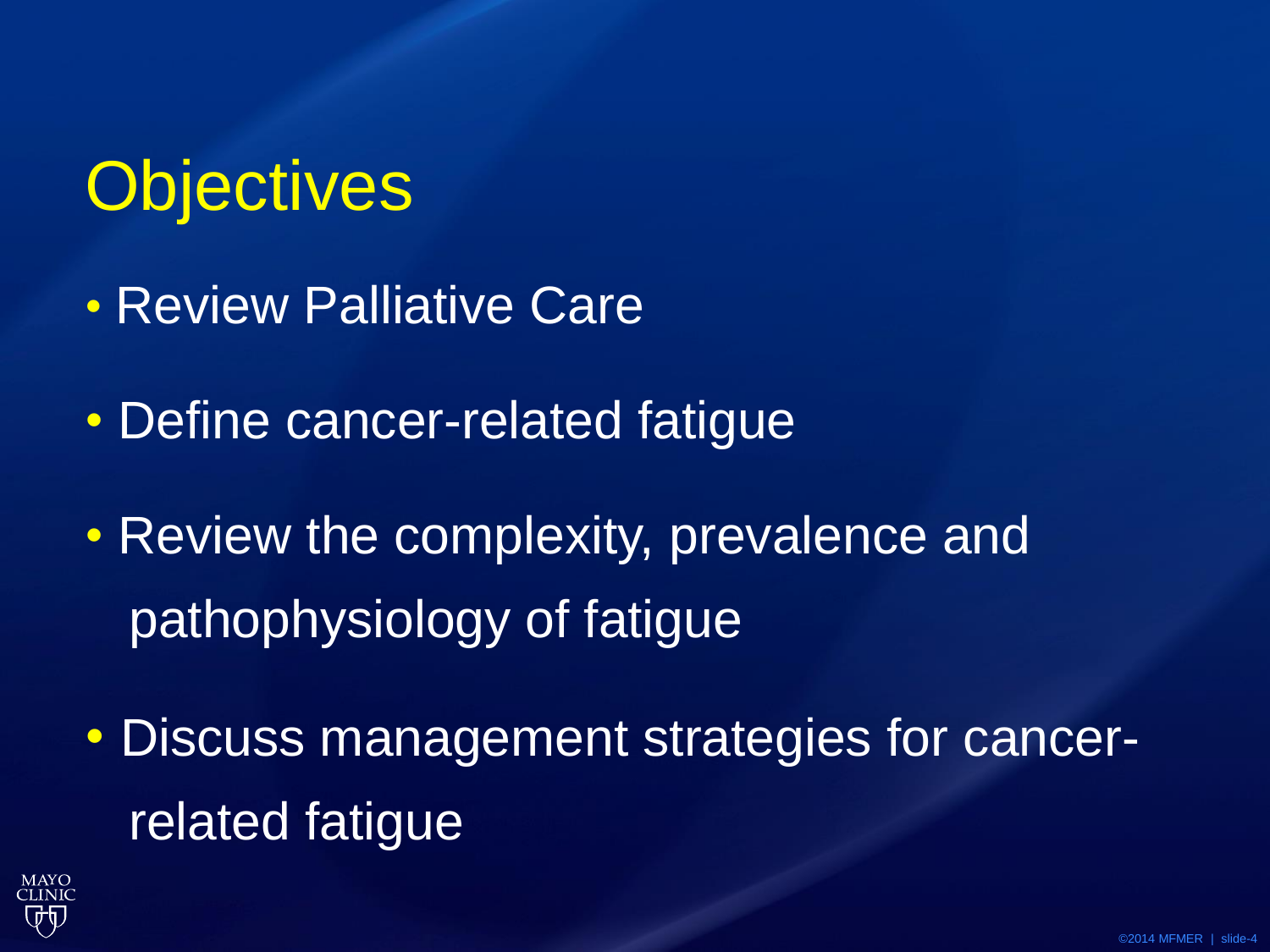### Definition of Palliative Care

An approach that improves the quality of life of patients and their families facing the problems associated with life-threatening illness, through the prevention and relief of suffering by means of early identification and impeccable assessment and treatment of pain and other problems, physical, psychosocial and spiritual.



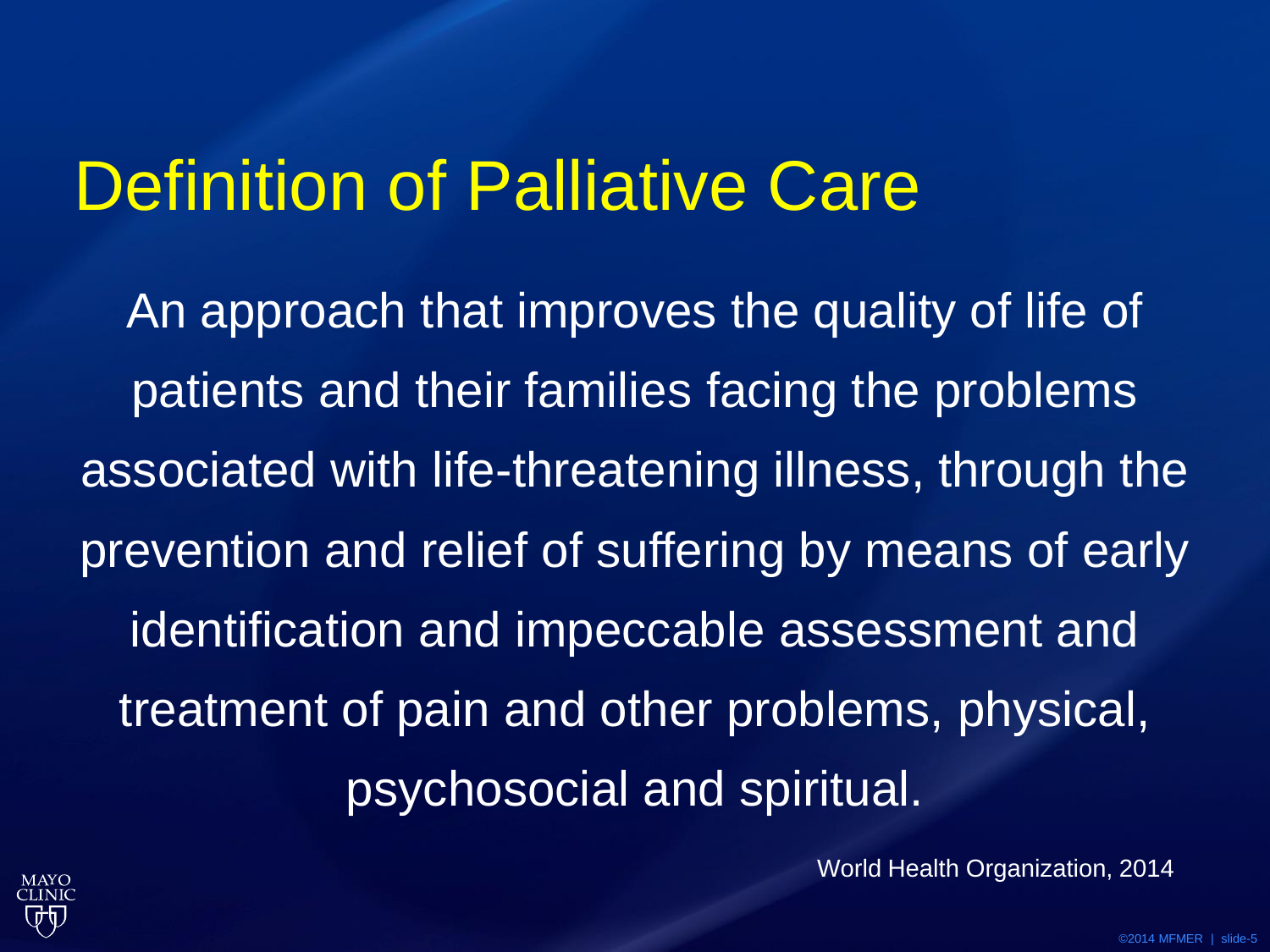### Palliative Care vs. Hospice

#### • Hospice

- Prognosis of 6 months
- Medicare / Insurance benefit
- Limited diagnostics
- Limited hospitalization
- Goals are often defined
- Provides care at home
- Provides equipment
- Provides medications
- Symptom focused
- Care for patient and family

• Palliative Care

- Starts at time of diagnosis
- Not an insurance entity
- Concurrent with diseasedirected care
- Hospitalization
- Assist with defining goals
- Limited home care
- No provision for DME
- No provision for medications
- Symptom focused
- Care for patient and family

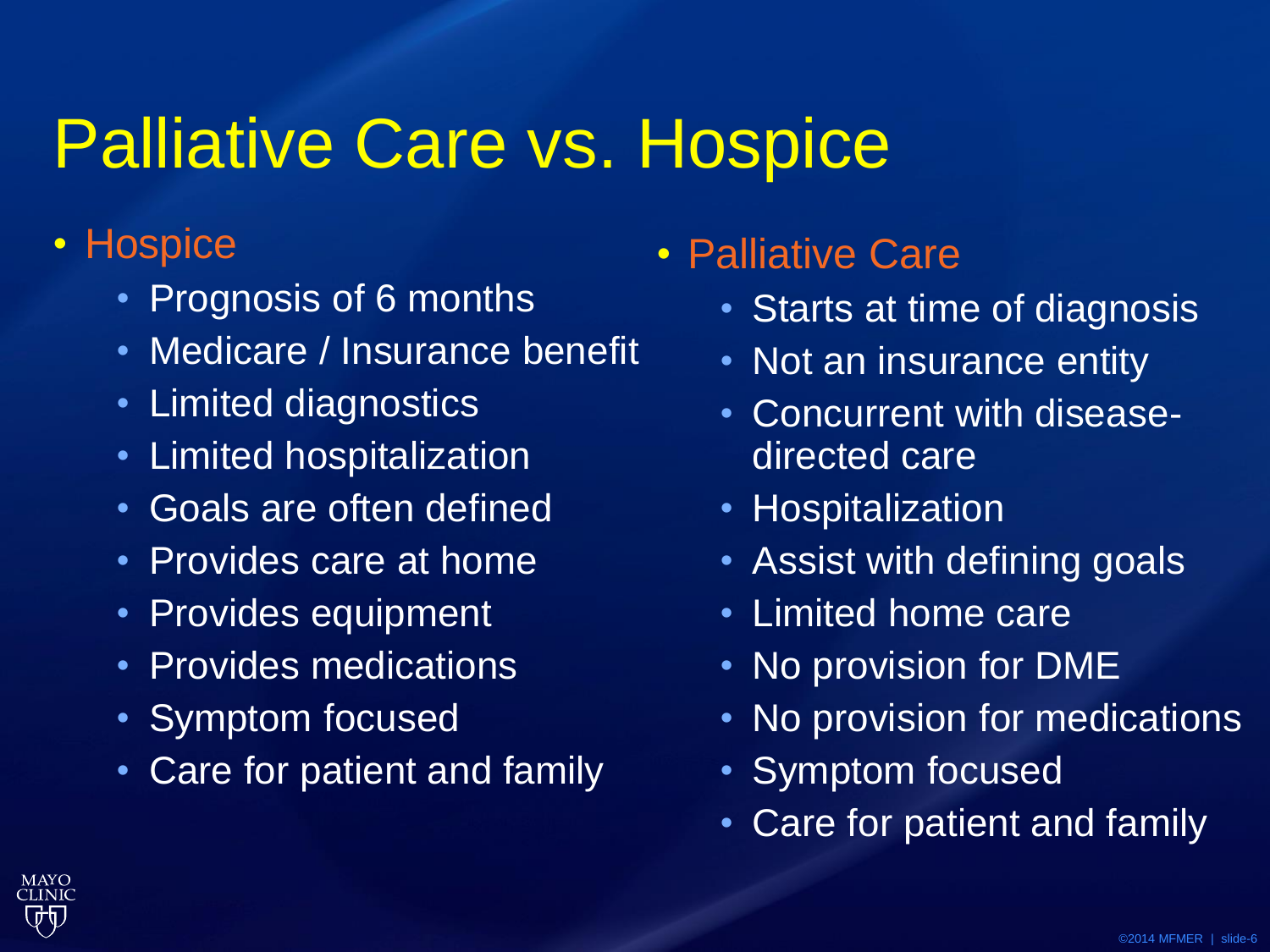# Continuum of Care



**Terminal Phase of Illness**

Image obtained from ELNEC Core Curriculum

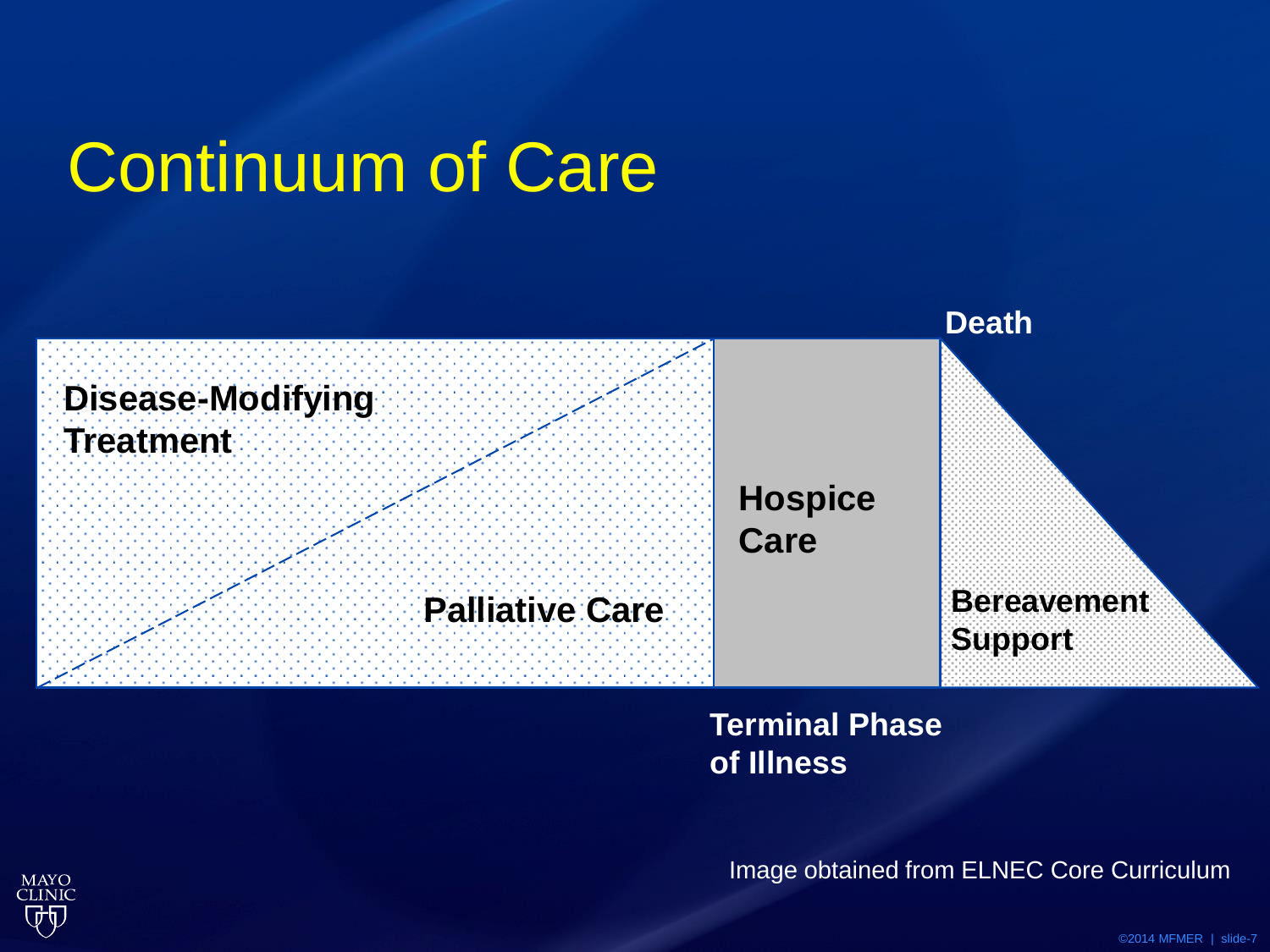### Symptoms and Suffering

- Symptoms create suffering and distress
- Requires interdisciplinary teamwork
- Ongoing assessment and evaluation

• Psychosocial intervention is key to complement pharmacologic strategies

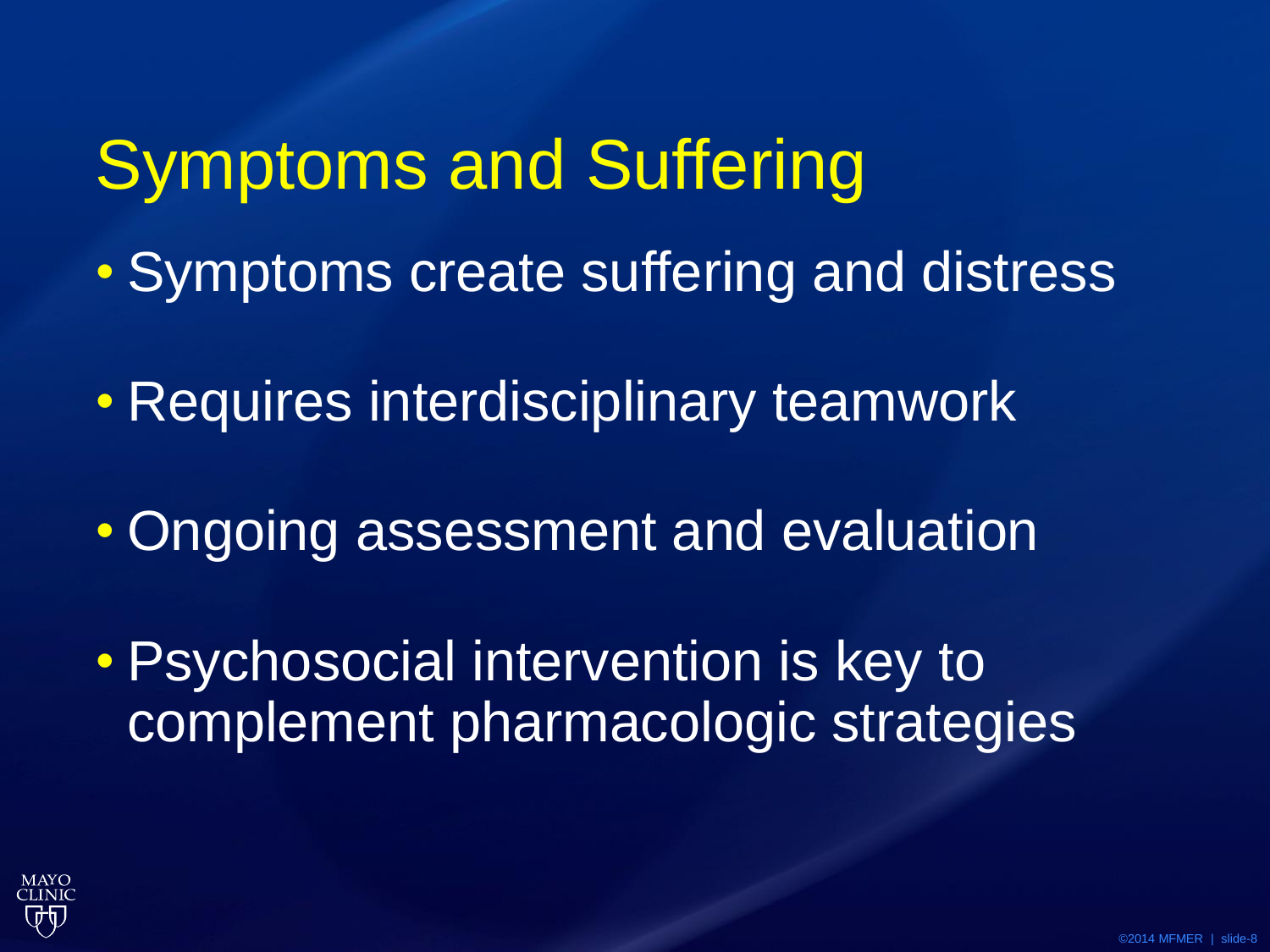### Common Symptoms

- Shortness of Breath
- Fatigue
- Loss of Appetite
- Nausea/Vomiting
- Constipation





Image obtained from ELNEC Core Curriculum

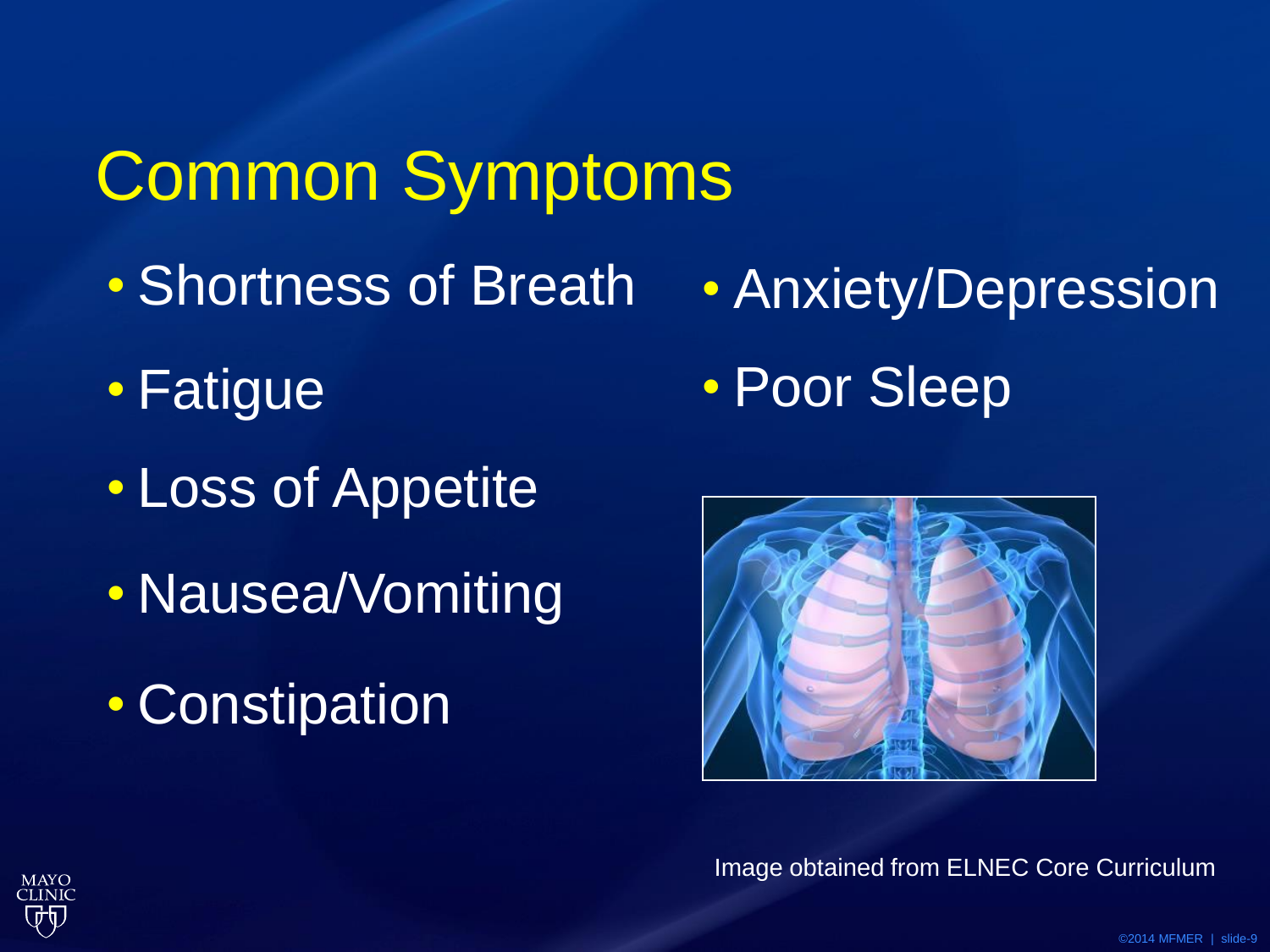# Cancer-Related Fatigue Who? What? Where? Why? How?

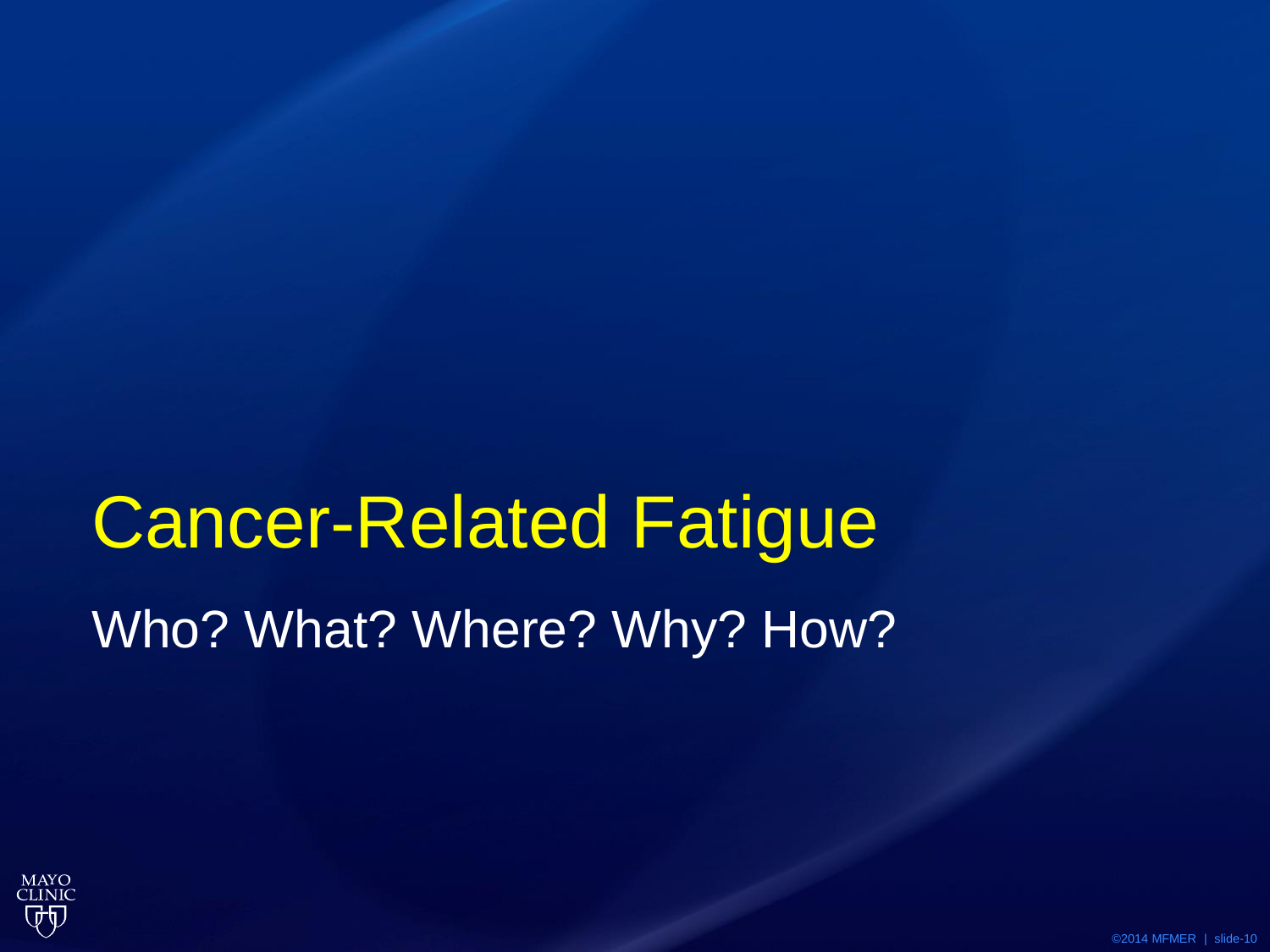### Definition of Cancer-Related Fatigue

- "A persistent, subjective sense of physical, emotional, or cognitive tiredness related to cancer or its treatment that interferes with usual functional capacity"
- Different from fatigue of daily life
- Complex, multidimensional
- Can span all stages of cancer
	- Diagnosis
	- **Treatment**
	- Disease free survival
	- Advanced and end stage disease  $\overline{A}$ <sup>ACS, 2016c;</sup>

Campos et al., 2011

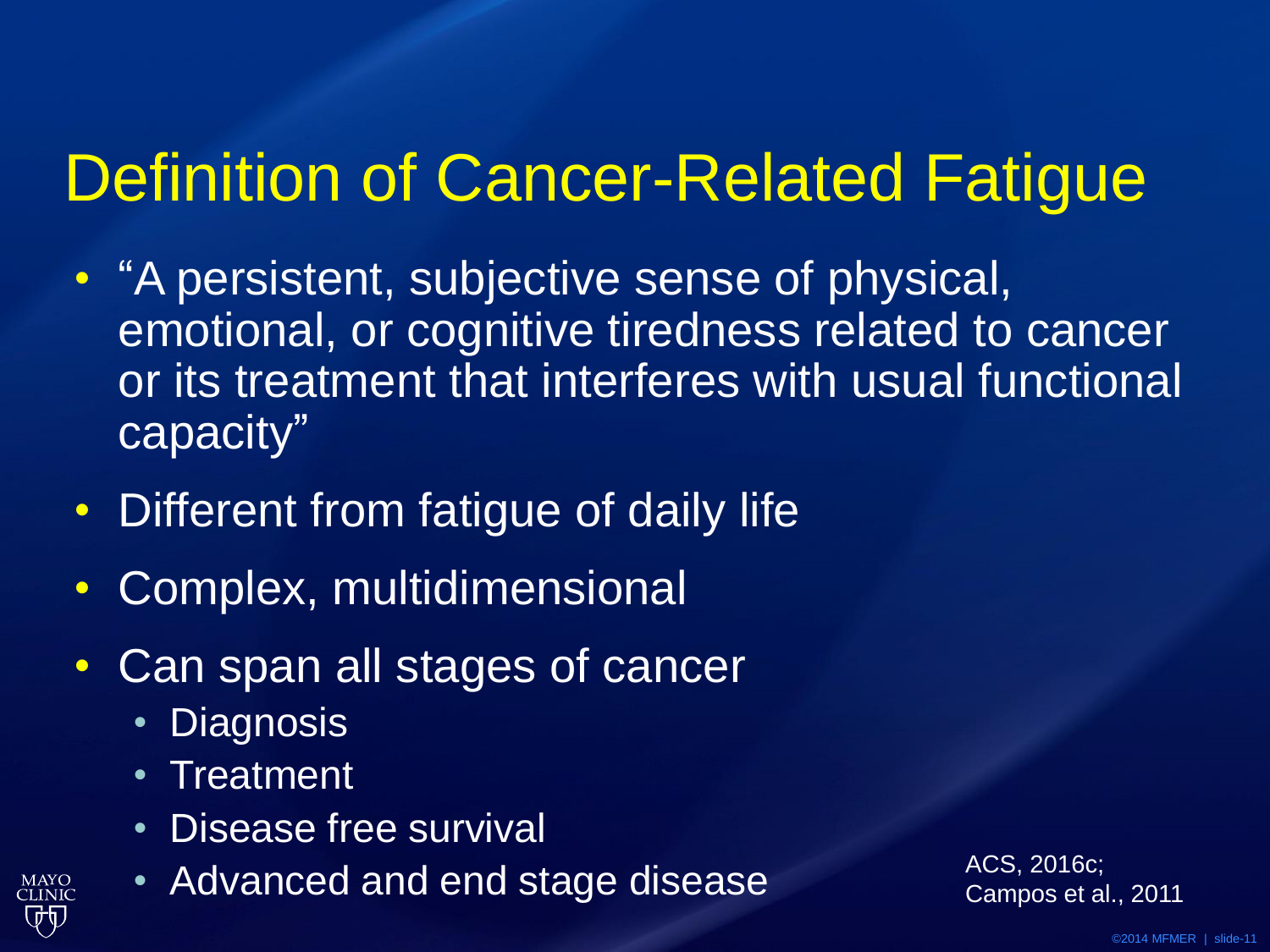### Prevalence

- Reported in 60-98% of patients with malignancy
- All cancer is not the same
	- Variability of cancer populations and span of disease
	- Variability of treatment—chemotherapy, radiation
	- **Comorbidities**
	- Deconditioned
	- Inadequate income or insurance

Donnelly et al., 1995; Berger, 2007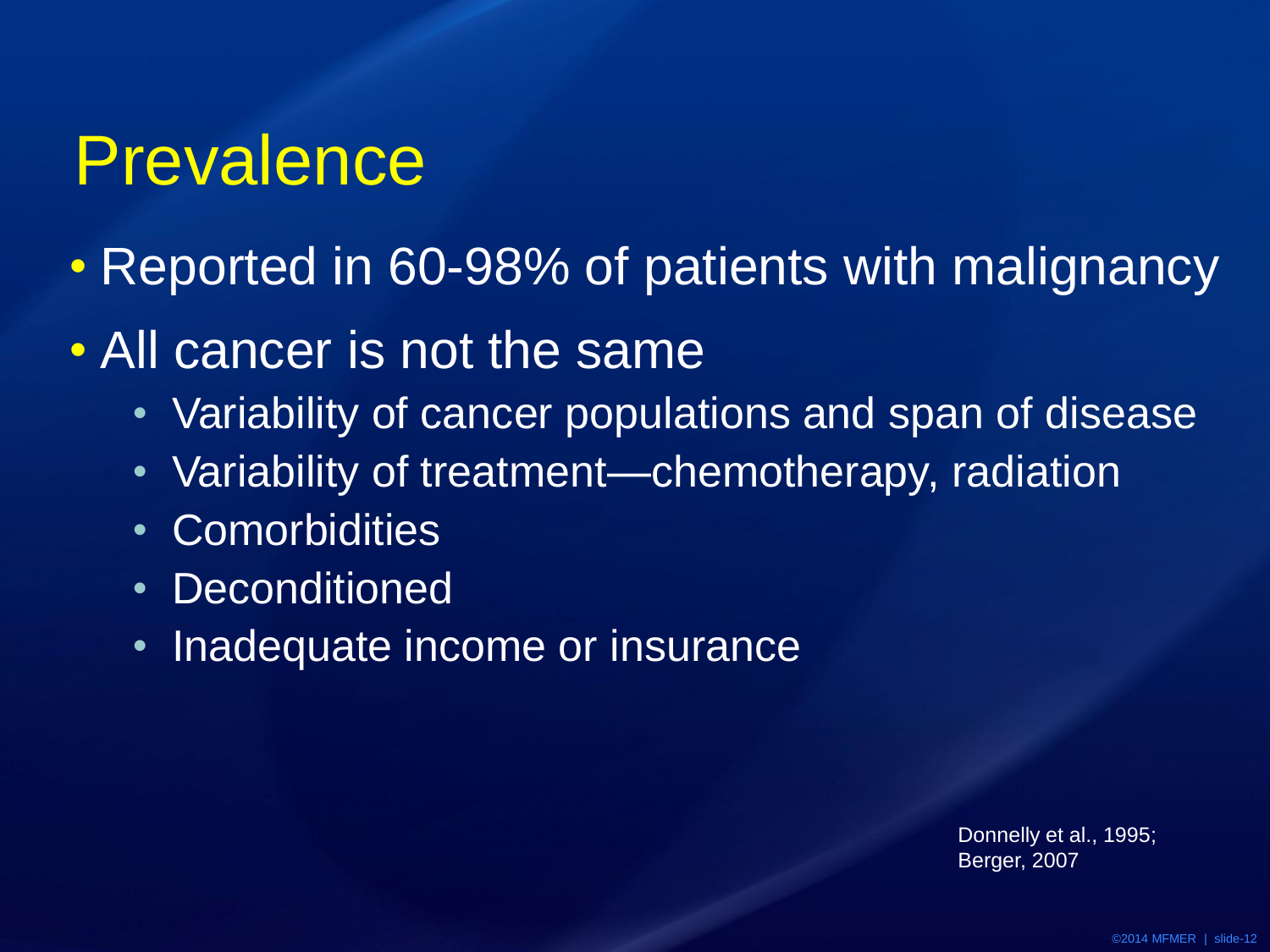## Quality-of-Life Model





City of Hope Pain and Palliative Care Resource Center, 2012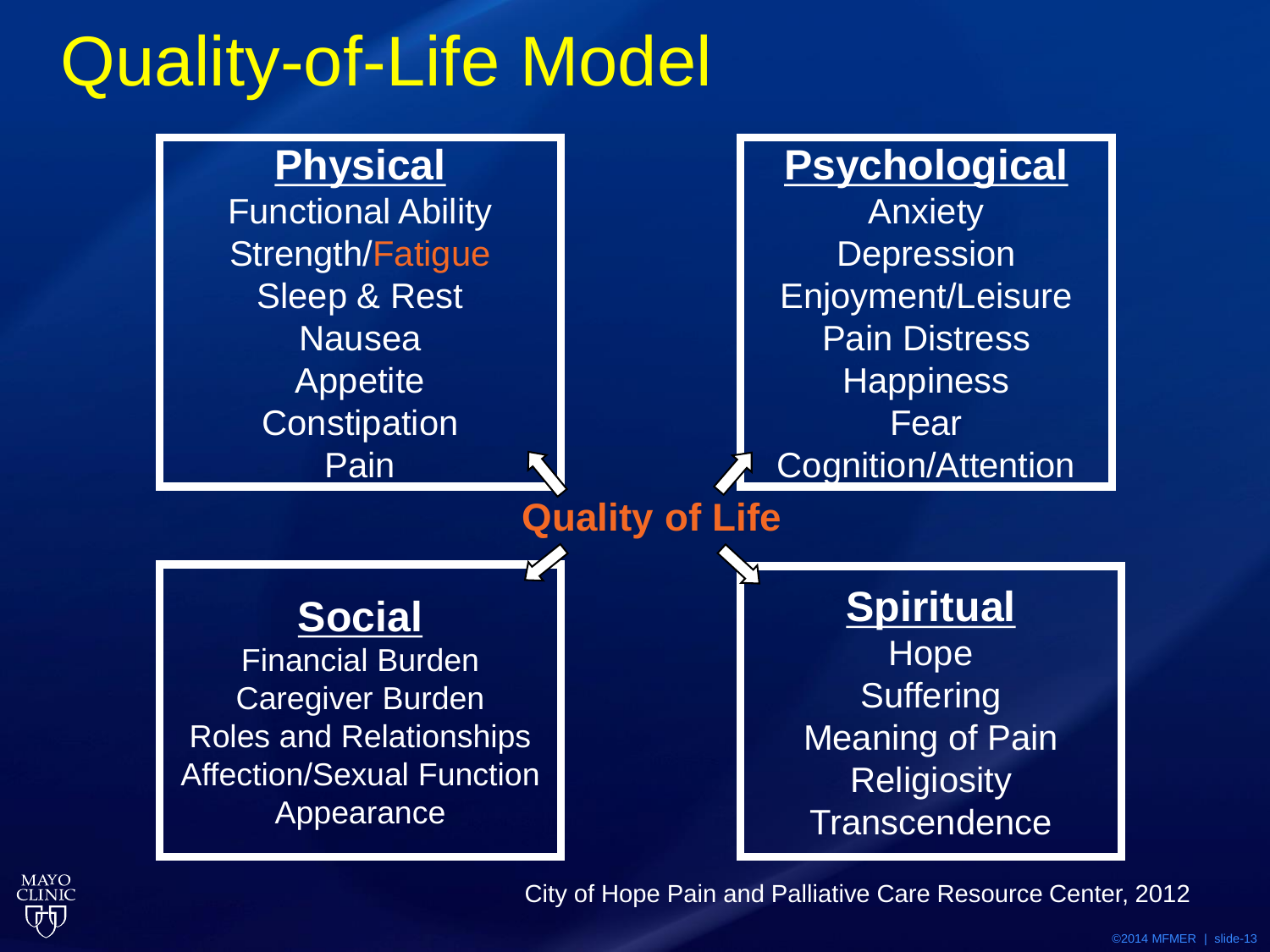Causes of Fatigue • *QUESTION:* • Is fatigue a bad sign??

### • *MANY….*

- Tumor byproducts
- Biological response modifiers
- Chemotherapy/radiation effect
- Cachexia
- Deconditioning/muscle loss
- Drug effect—opioid-induced sedation
- Hypothyroidism
- Hypogonadism
- Electrolyte abnormalities
- Chronic infection
- Emotional distress
- Cognitive changes
- Anemia
- Sleep disturbances
- Pain
- Nutritional issues
- Alcohol/substance abuse

ACS, 2016b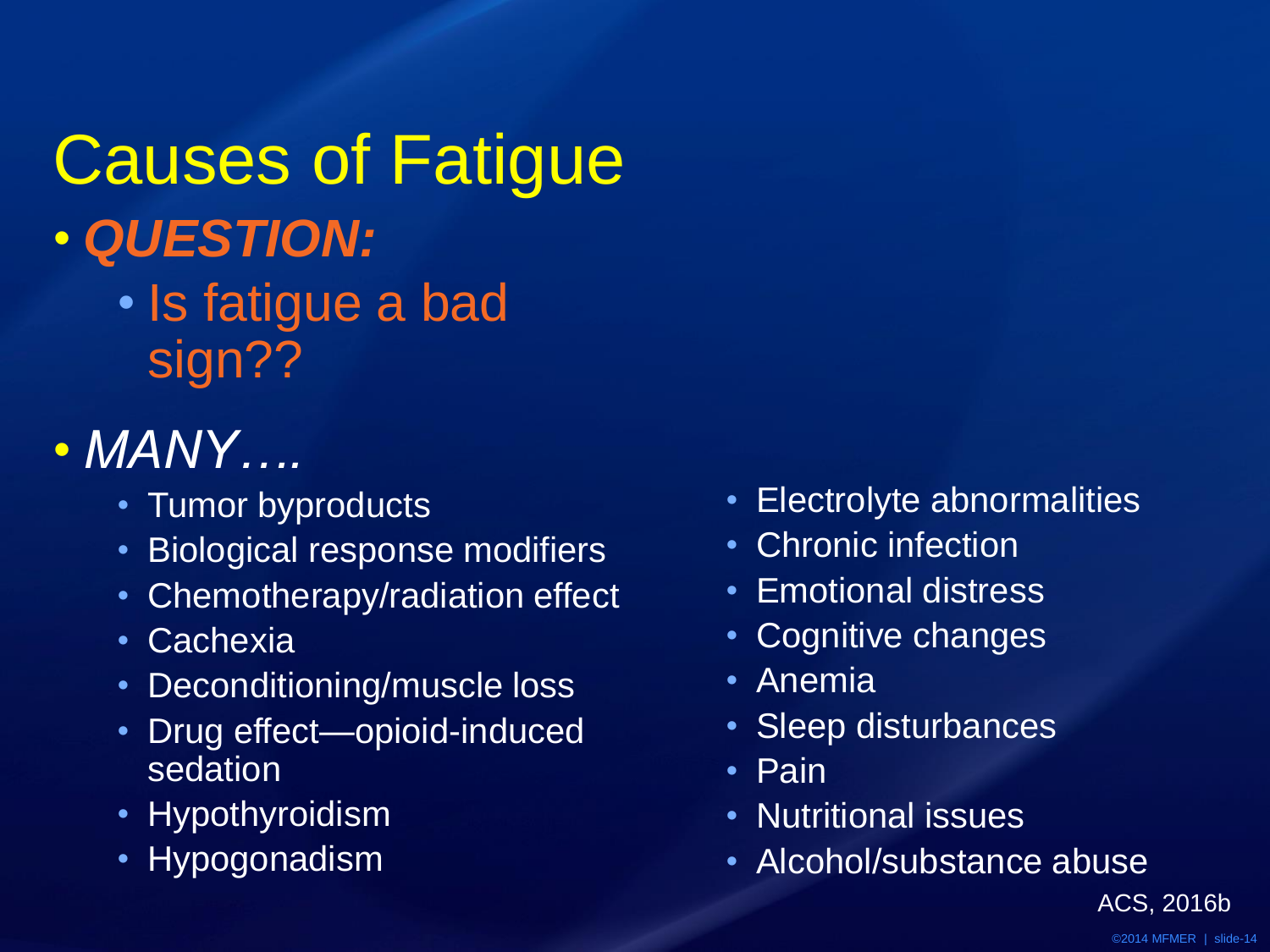# Signs of Cancer-Related Fatigue

- Persistent
- Lasting weeks
- Interferes with ability to complete everyday tasks
- Feeling weak, tired, exhausted
- Unrelated to activity
- More tired than usual during an activity
- Impaired ability to perform daily activities
- Doesn't improve with rest
- Spending more time in bed than up

- Symptom doesn't get better, keeps coming back or becomes severe
- SPEAK UP  $\odot$

MFMER, 2017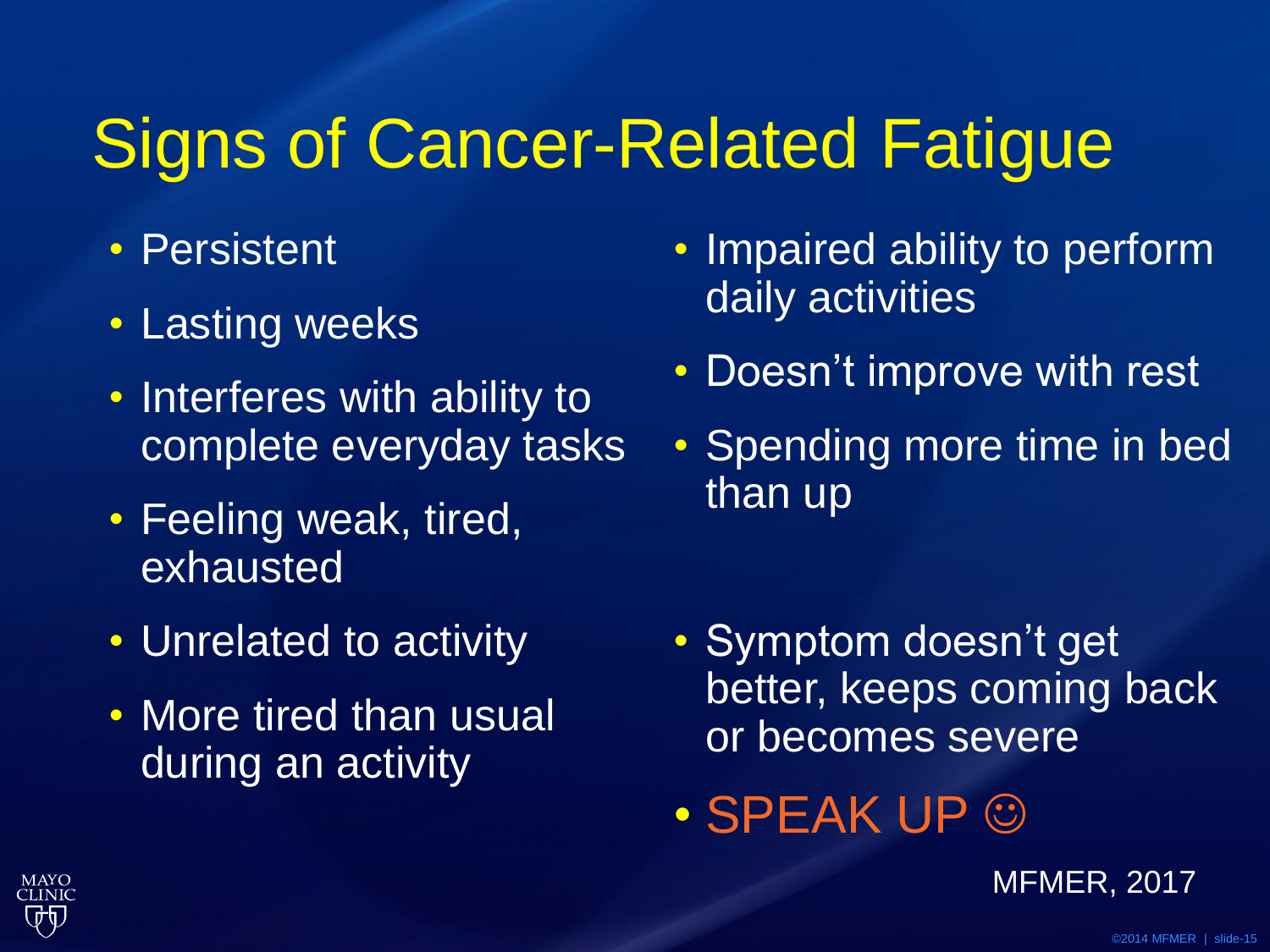### Assessment Tools

#### • Edmonton Symptom Assessment Scale

| No Pain<br>0<br>No Tiredness<br>$\Omega$<br>(Tiredness = lack of energy)<br>No Drowsiness<br>O<br>(Drowsiness = feeling sleepy)<br>No Nausea<br>0<br>No Lack of<br>0<br>Appetite<br>No Shortness<br>0<br>of Breath | 1<br>1<br>1<br>1<br>1<br>1 | 2<br>$\overline{2}$<br>$\overline{2}$<br>$\overline{2}$<br>$\overline{2}$ | 3<br>3<br>3<br>3<br>3 | Δ<br>Δ<br>Δ<br>Δ<br>4 | 5<br>5<br>5<br>5<br>5 | 6<br>6<br>6<br>6<br>6 | 7<br>7<br>7<br>7<br>7 | 8<br>8<br>8<br>8 | 9<br>9<br>я<br>۹ | 10<br>10<br>10<br>10 | Worst Possible<br>Pain<br>Worst Possible<br><b>Tiredness</b><br>Worst Possible<br><b>Drowsiness</b><br>Worst Possible<br>Nausea |
|--------------------------------------------------------------------------------------------------------------------------------------------------------------------------------------------------------------------|----------------------------|---------------------------------------------------------------------------|-----------------------|-----------------------|-----------------------|-----------------------|-----------------------|------------------|------------------|----------------------|---------------------------------------------------------------------------------------------------------------------------------|
|                                                                                                                                                                                                                    |                            |                                                                           |                       |                       |                       |                       |                       |                  |                  |                      |                                                                                                                                 |
|                                                                                                                                                                                                                    |                            |                                                                           |                       |                       |                       |                       |                       |                  |                  |                      |                                                                                                                                 |
|                                                                                                                                                                                                                    |                            |                                                                           |                       |                       |                       |                       |                       |                  |                  |                      |                                                                                                                                 |
|                                                                                                                                                                                                                    |                            |                                                                           |                       |                       |                       |                       |                       |                  |                  |                      |                                                                                                                                 |
|                                                                                                                                                                                                                    |                            |                                                                           |                       |                       |                       |                       |                       | 8                | 9                | 10                   | Worst Possible<br>Lack of Appetite                                                                                              |
|                                                                                                                                                                                                                    |                            | $\overline{a}$                                                            | 3                     | Δ                     | 5                     | 6                     | 7                     | 8                | 9                | 10                   | Worst Possible<br>Shortness of Breath                                                                                           |
| No Depression<br>0<br>(Depression = feeling sad)                                                                                                                                                                   | 1                          | $\overline{2}$                                                            | 3                     | Δ                     | 5                     | 6                     | 7                     | 8                | я                | 10                   | Worst Possible<br>Depression                                                                                                    |
| No Anxiety<br>0<br>(Anxiety = feeling nervous)                                                                                                                                                                     | 1                          | $\overline{2}$                                                            | 3                     | 4                     | 5                     | 6                     | 7                     | 8                | ۹                | 10                   | Worst Possible<br>Anxiety                                                                                                       |
| <b>Best Wellbeing</b><br>0<br>(Wellbeing = how you feel overall)                                                                                                                                                   | 1                          | $\overline{2}$                                                            | 3                     | 4                     | 5                     | 6                     | 7                     | 8                | 9                | 10                   | Worst Possible<br>Wellbeing                                                                                                     |
| No.<br>o<br>Other Problem (for example constipation)                                                                                                                                                               | 1                          | 2                                                                         | 3                     | 4                     | 5                     | 6                     | $\overline{7}$        | 8                | 9                | 10                   | Worst Possible                                                                                                                  |

Caregiver-assisted

#### • Functional Assessment of Chronic Illness Therapy - Fatigue

Functional Assessment of Chronic Illness Therapy (FACIT) Fatigue Scale (Version 4)

Below is a list of statements that other people with your illness have said are important. Please circle or mark one number per line to indicate your response as it applies to the past 7 days.

|                |                                                                     | Not At All | A Little Bit | Somewhat       | Quite a Bit   | Very Much |
|----------------|---------------------------------------------------------------------|------------|--------------|----------------|---------------|-----------|
|                | I feel fatigued                                                     | ō          |              |                | 3             |           |
| $\overline{2}$ | I feel weak all over                                                | Ő          |              | 2              | 3             |           |
| 3              | I feel listless ("washed out")                                      | 0          |              | 2              | 3             |           |
| 4              | I feel tired                                                        | 0          |              | 2              | 3             |           |
| 5              | I have trouble starting things<br>because I am tired                | 0          |              | 2              | $\frac{1}{3}$ |           |
| 6              | I have trouble finishing things<br>because I am tired               | 0          |              | 2              | 3             |           |
| 7              | I have energy                                                       | 0          |              | 2              | 3             |           |
| 8              | am able to do my usual activities                                   | 0          |              | 2              | 3             |           |
| 9              | I need to sleep during the day                                      | 0          |              | $^{2}$         | 3             |           |
| 10             | am too tired to eat                                                 | 0          |              | 2              | 3             |           |
| 11             | I need help doing my usual activities                               | 0          |              | 2              | 3             |           |
| 12             | I am frustrated by being too tired<br>to do the things I want to do | 0          |              | $\overline{2}$ |               |           |
| 13             | I have to limit my social activity<br>because I am tired            | 0          |              |                | 3             |           |

Scoring: Items are scored as follows: 4=Not At All; 3=A Little Bit; 2=Somewhat; 1=Quite A Bit; 0=Very Much, EXCEPT items #7 and #8 which are reversed scored. Score range 0-52. A score of less than 30 indicates severe fatigue. The higher the score, the better the quality of life.

| Item Number    | Reverse Item? |           | Item Response | Item Score |
|----------------|---------------|-----------|---------------|------------|
|                |               | . .       |               | $=$        |
| $\overline{2}$ | Δ             | ۰.        |               | $=$        |
| 3              |               | ۰         |               | $=$        |
|                | Δ             | ۰         |               | $=$        |
| 5              |               |           |               | $=$        |
| 6              |               | ۰         |               | $=$        |
|                | $\theta$      | $\ddot{}$ |               | $=$        |
| 8              | 0             | $+$       |               | $=$        |
| 9              | Δ             | ۰         |               | $=$        |
| 10             |               | ٠         |               | $\equiv$   |
| 11             |               | ä.        |               | $=$        |
| 12             |               | ۰         |               | $=$        |
| 13             |               |           |               | $\equiv$   |

Sum individual item scores: Multiply by 18:

Divide by number of items answered:



#### ©2014 MFMER | slide-16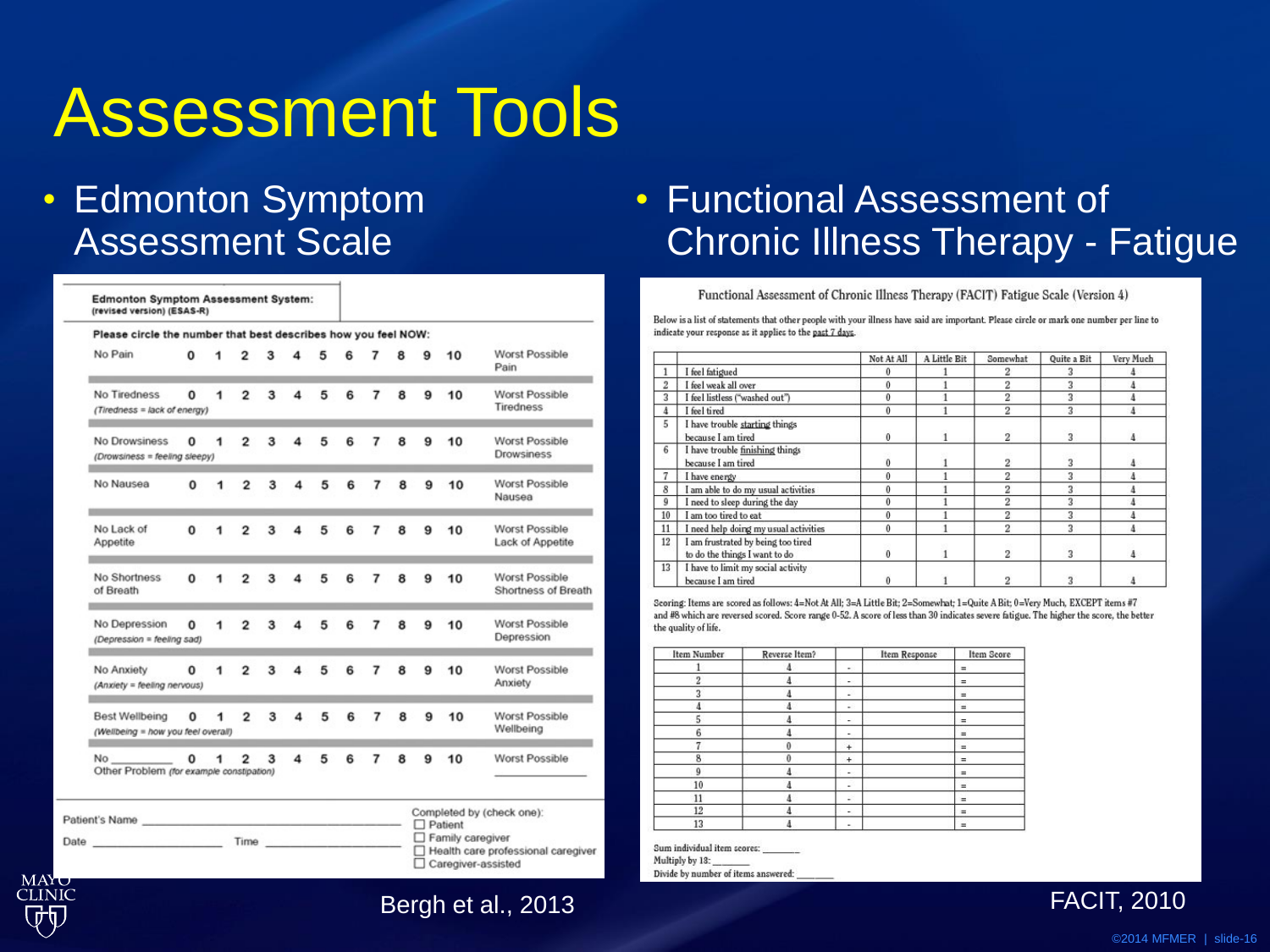### **Testing**

### • Rule out reversible causes

- Anemia
- Thyroid dysfunction
- Electrolyte abnormalities
- Poor sleep
- Depression
- Pain
- Existential distress



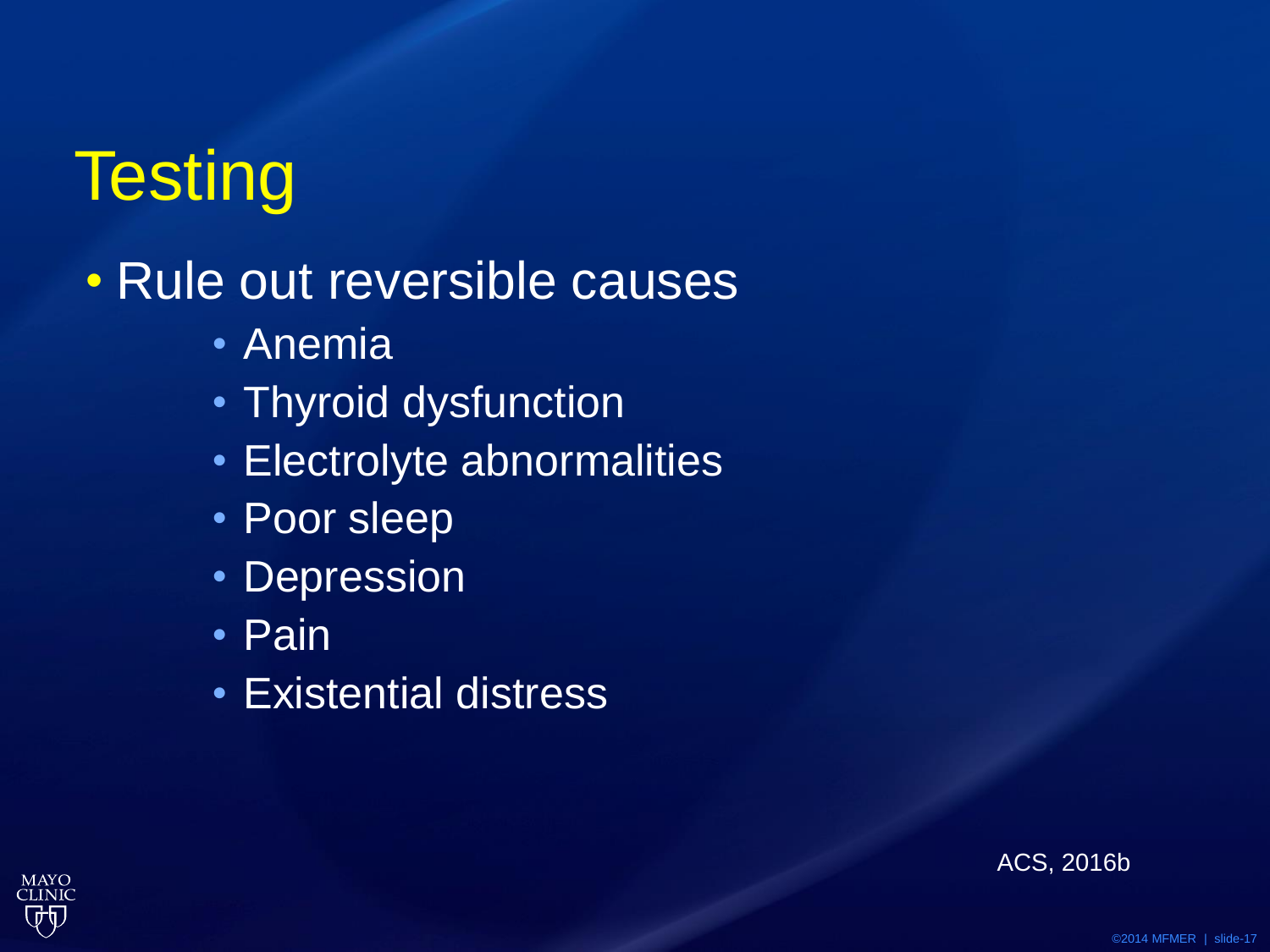## **Testing**

- Physical exam
- Medial history
- Treatments received
- Current medications
- Blood tests
	- Complete blood count
	- Comprehensive metabolic panel



MFMER, 2017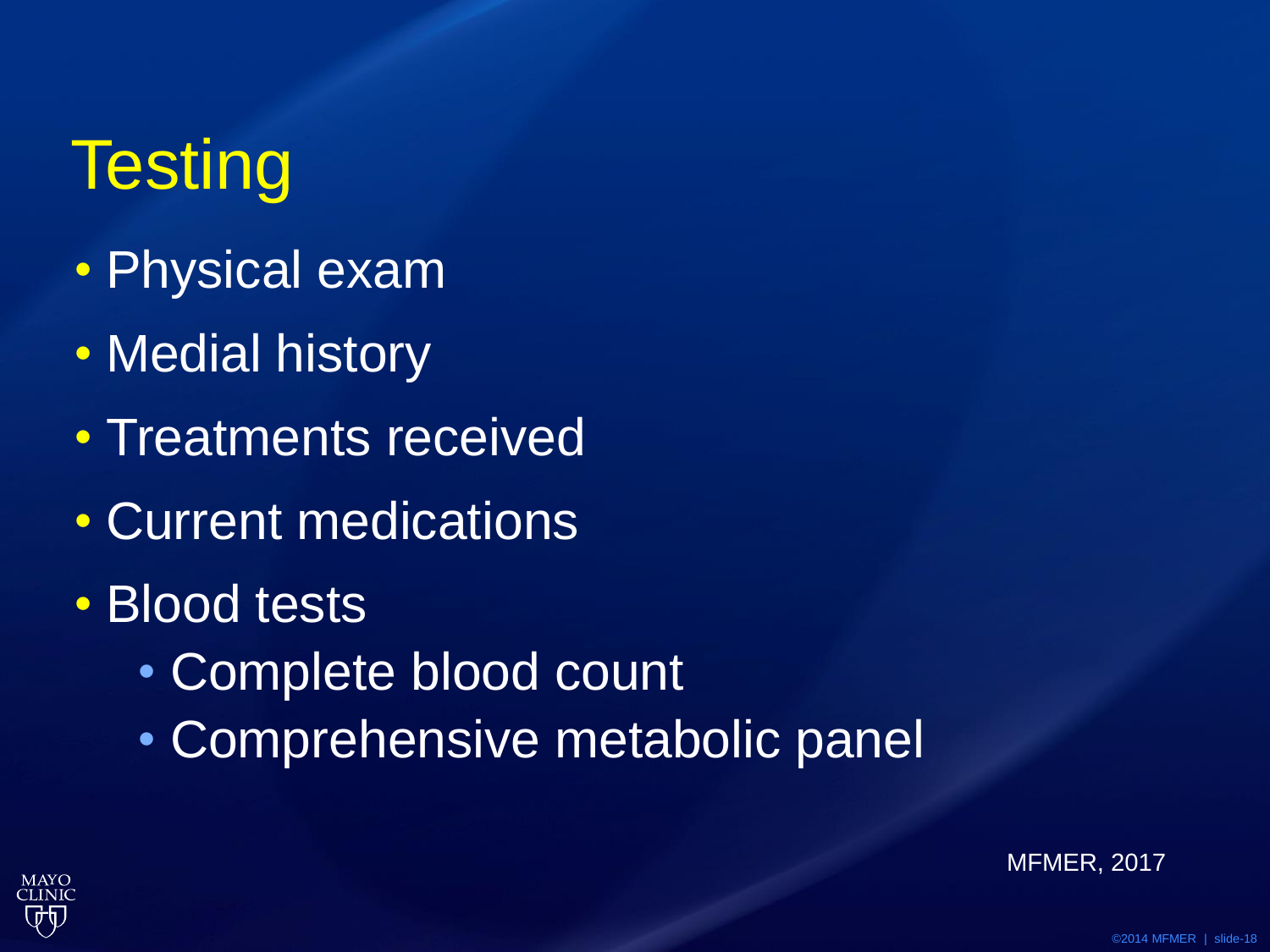### **Treatment**

- No gold standard treatment
- Recommendations are based on active treatment vs survivorship

### • *QUESTION:*

• Does exercise IMPROVE or WORSEN fatigue?

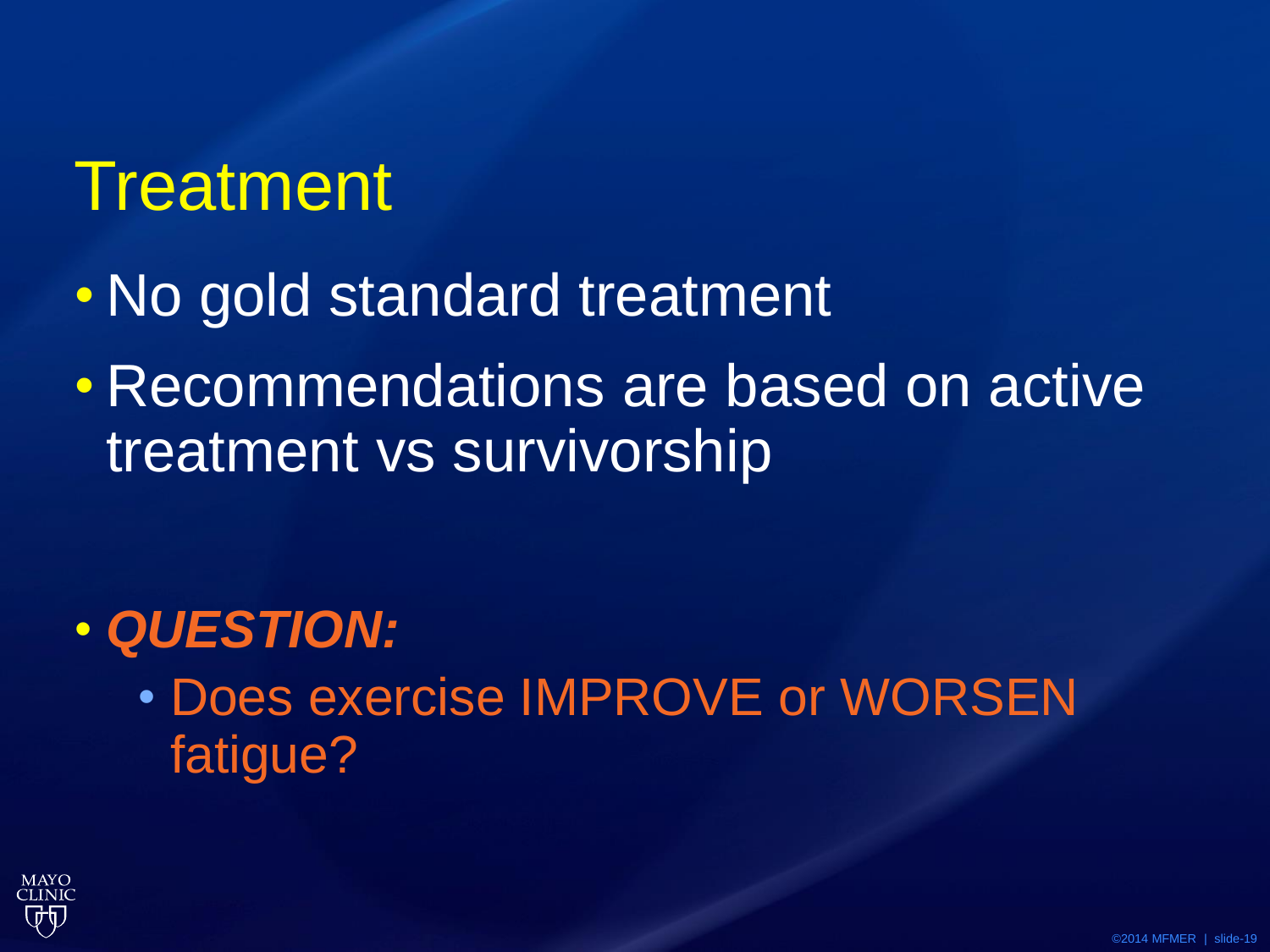### **Treatment**

- Physical activity/exercise
- Energy conservation techniques
- Psychosocial
- Mind-body
- Cognitive behavioral therapy
- Nutritional consultation
- Pharmacological options
- Education Bower, 2014;



Tomlinson et al., 2014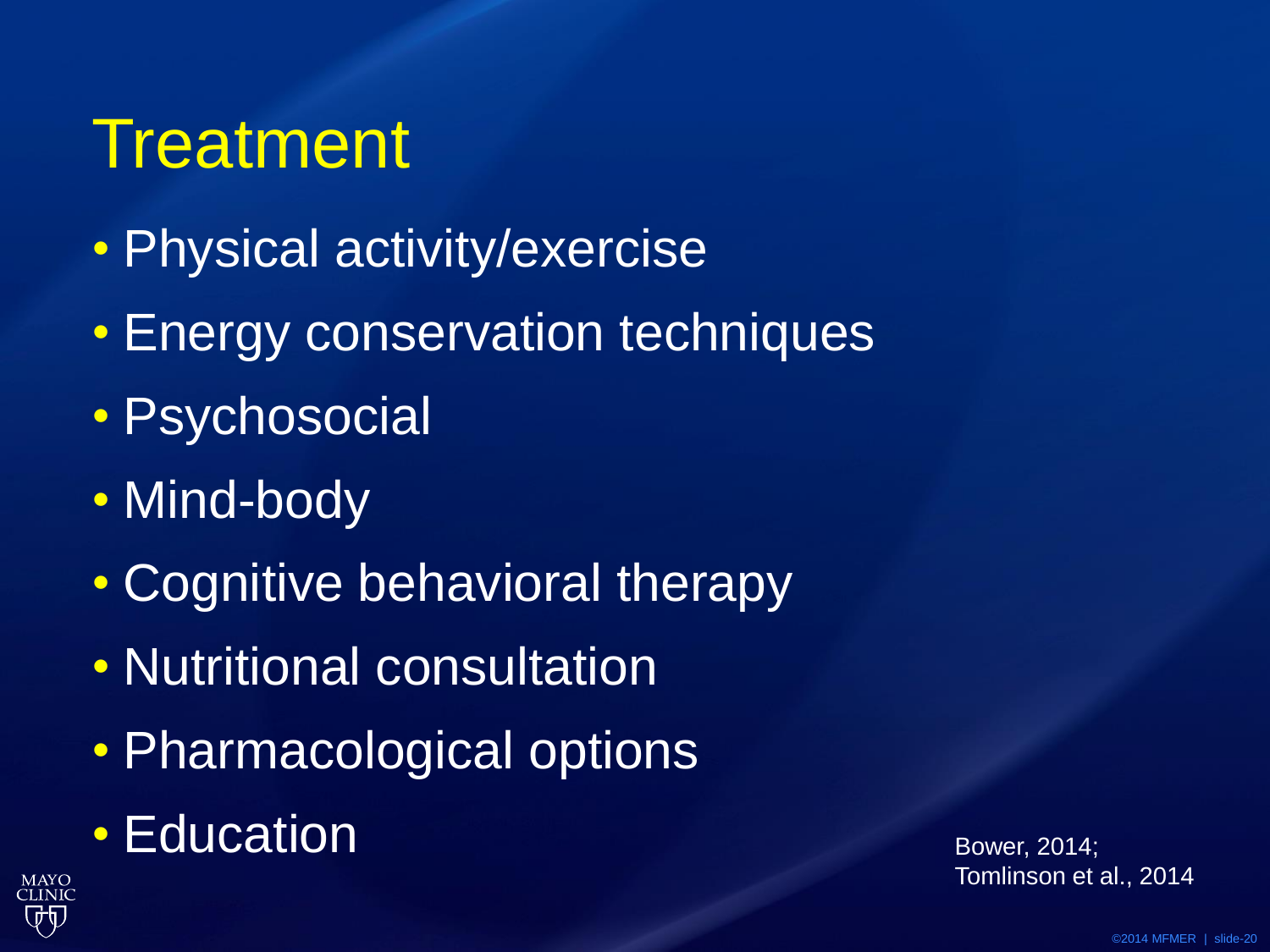### Physical Activity & Exercise

- Less emotional distress
- Decreased sleep disturbance
- Improved functional capacity
- Better quality of life
- *Moderate aerobic exercise – 150 minutes per week* • Fast walking, cycling, swimming • *Strength training – 2 – 3 sessions per week*



©2014 MFMER | slide-21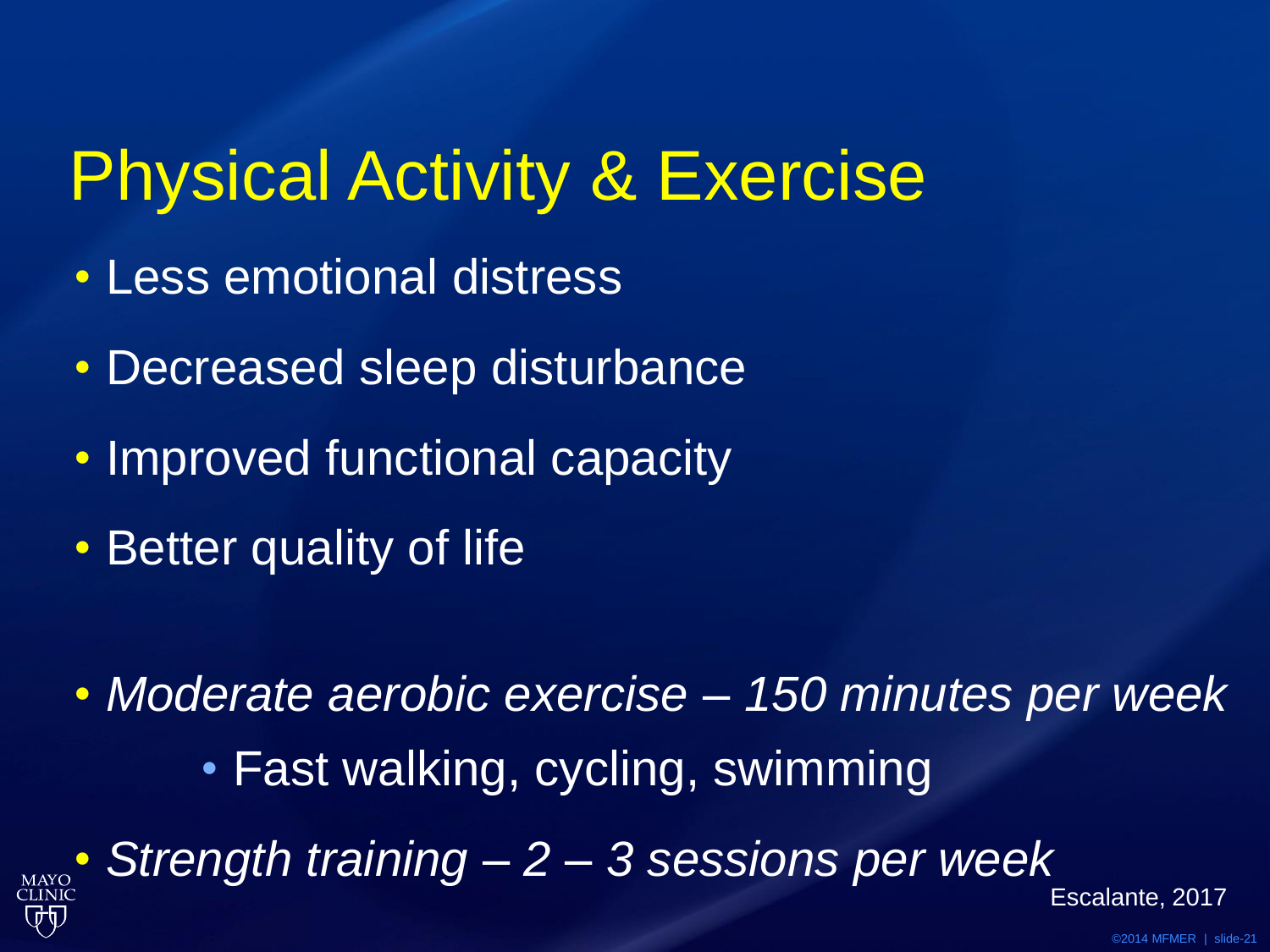# Get MOVING  $@$



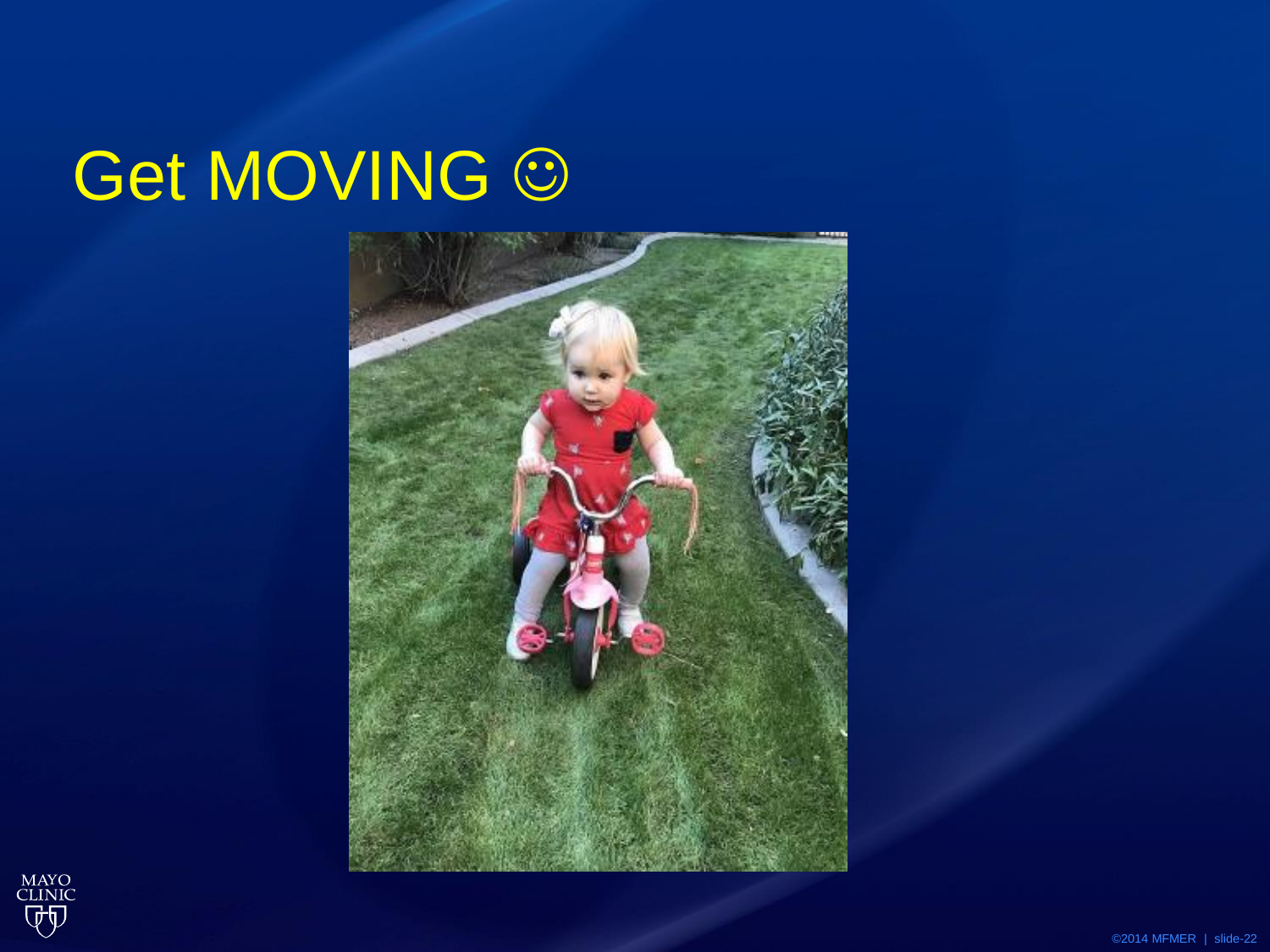### Energy Conservation

- "Money bank"
- Pace yourself
- Alternate between periods of activity and rest
- Prioritize

**MAYO CLINIC** 

- Focus on things you enjoy doing
- Be realistic with yourself Escalante, 2017;<br>De To Date, 2017b

UpToDate, 2017b; ACS, 2016a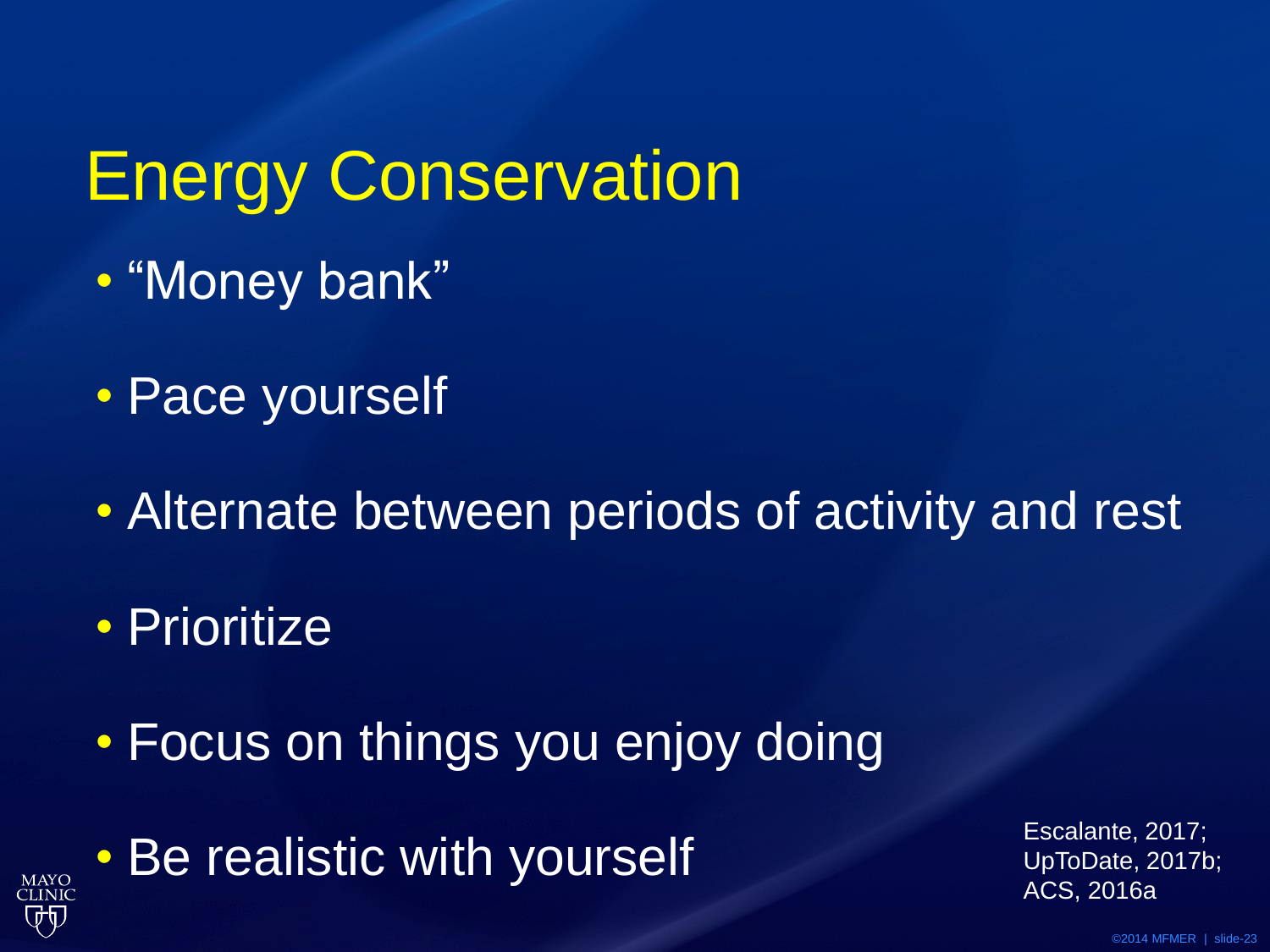Sleep Hygiene • Too much/too little

• Consistent sleep routine

• Limit naps: 30 – 60 minutes

• Address contributing factors

• Relaxation techniques

• Sleep aids UpToDate, 2017a;



Escalante, 2017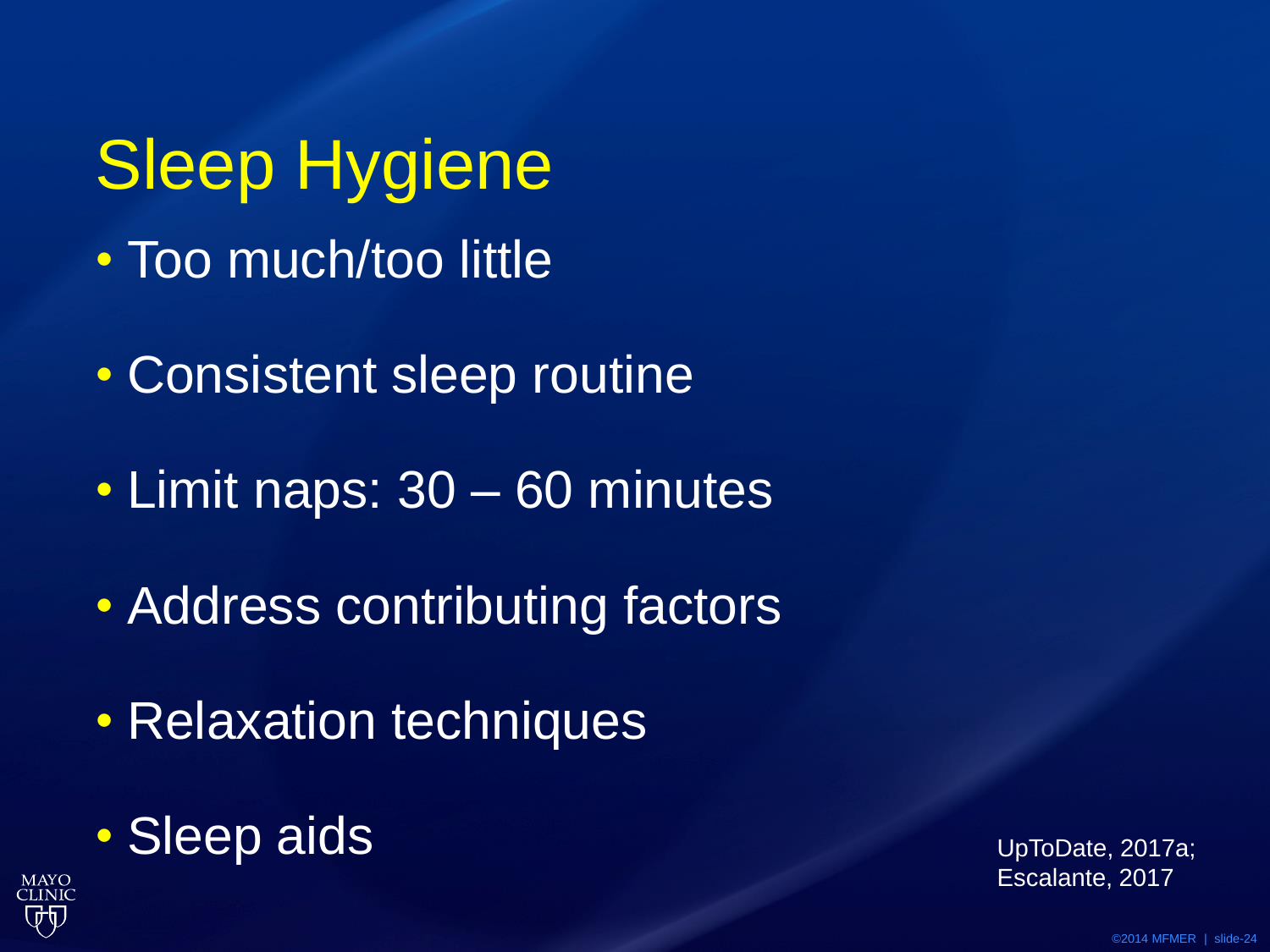# Stress Reduction

- Massage/healing touch
- Guided imagery
- Relaxation breathing
- Cognitive behavioral therapy
- Meditation

**MAYO CLINIC**  • Support groups Escalante, 2017;

ACS, 2016a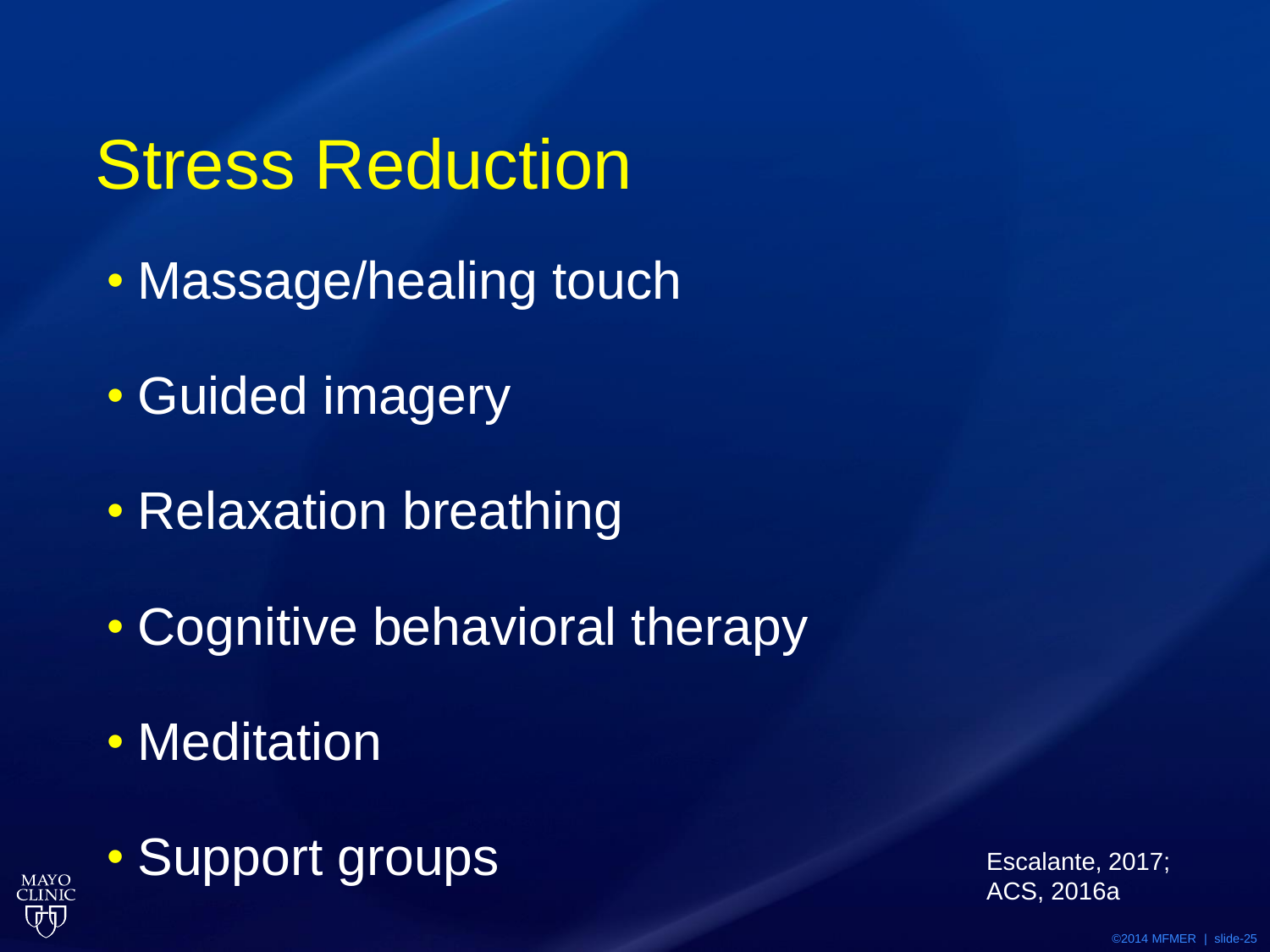### Meditation Activity

- CALM app
	- 5 minutes



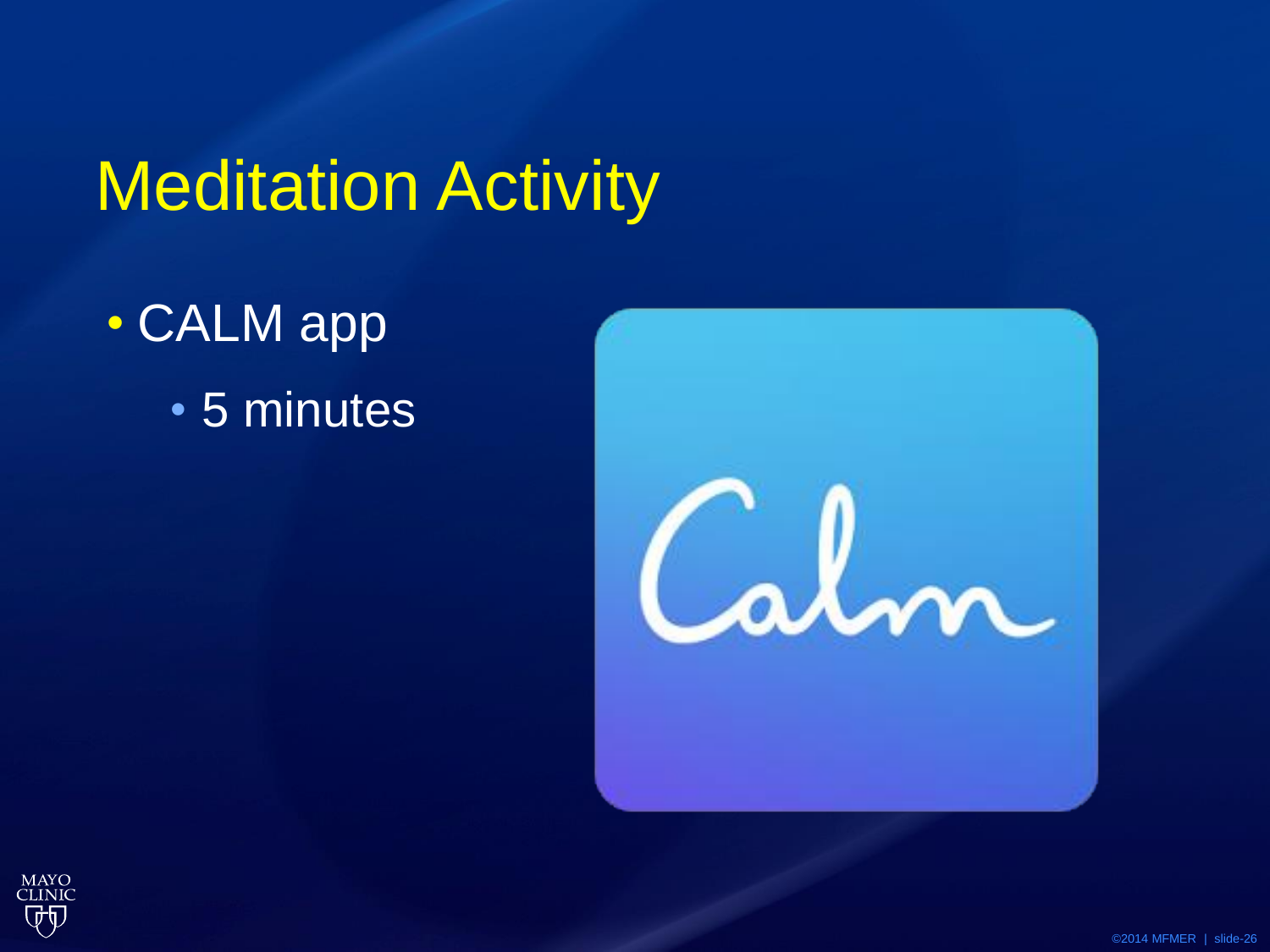# Pharmacological Options

- Psychostimulants
	- *Methylphenidate (Ritalin)*
	- *Modafinil (Provigil)*
- Steroids

**MAYO** CLINIC

- *Dexamethasone*
- *Prednisone*
- Antidepressants
	- Only if depressive symptoms present
- Erythropoietin-stimulating agents
	- Treatment related anemia; Hgb<10 mg/dL
- Vitamins/herbal supplements Escalante, 2017;

Breitbart et al., 2010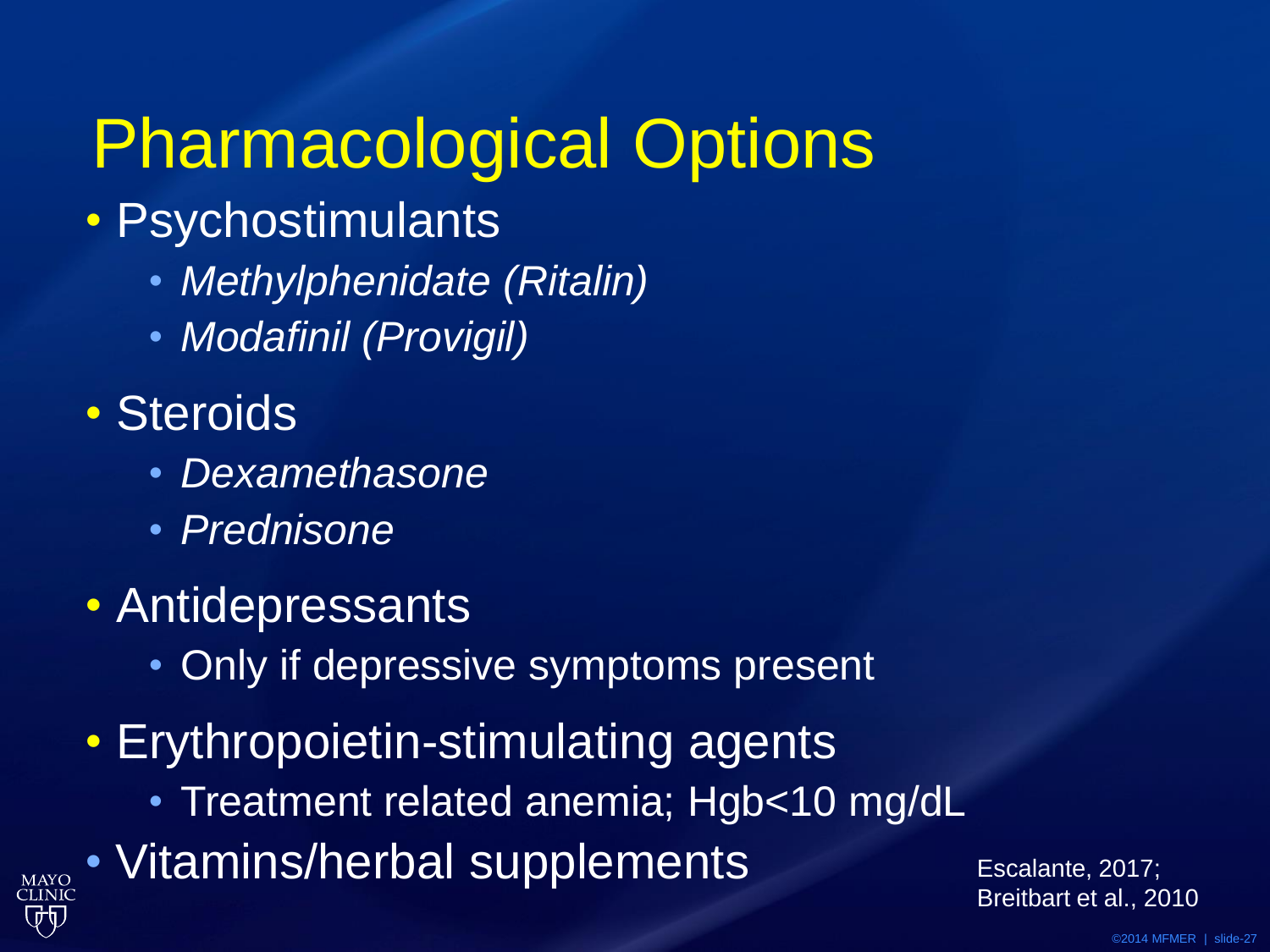### **Education**

- Use your resources
- Communicate with your healthcare team
- Find a local IWMF Support Group and attend meetings regularly



IWMF, 2016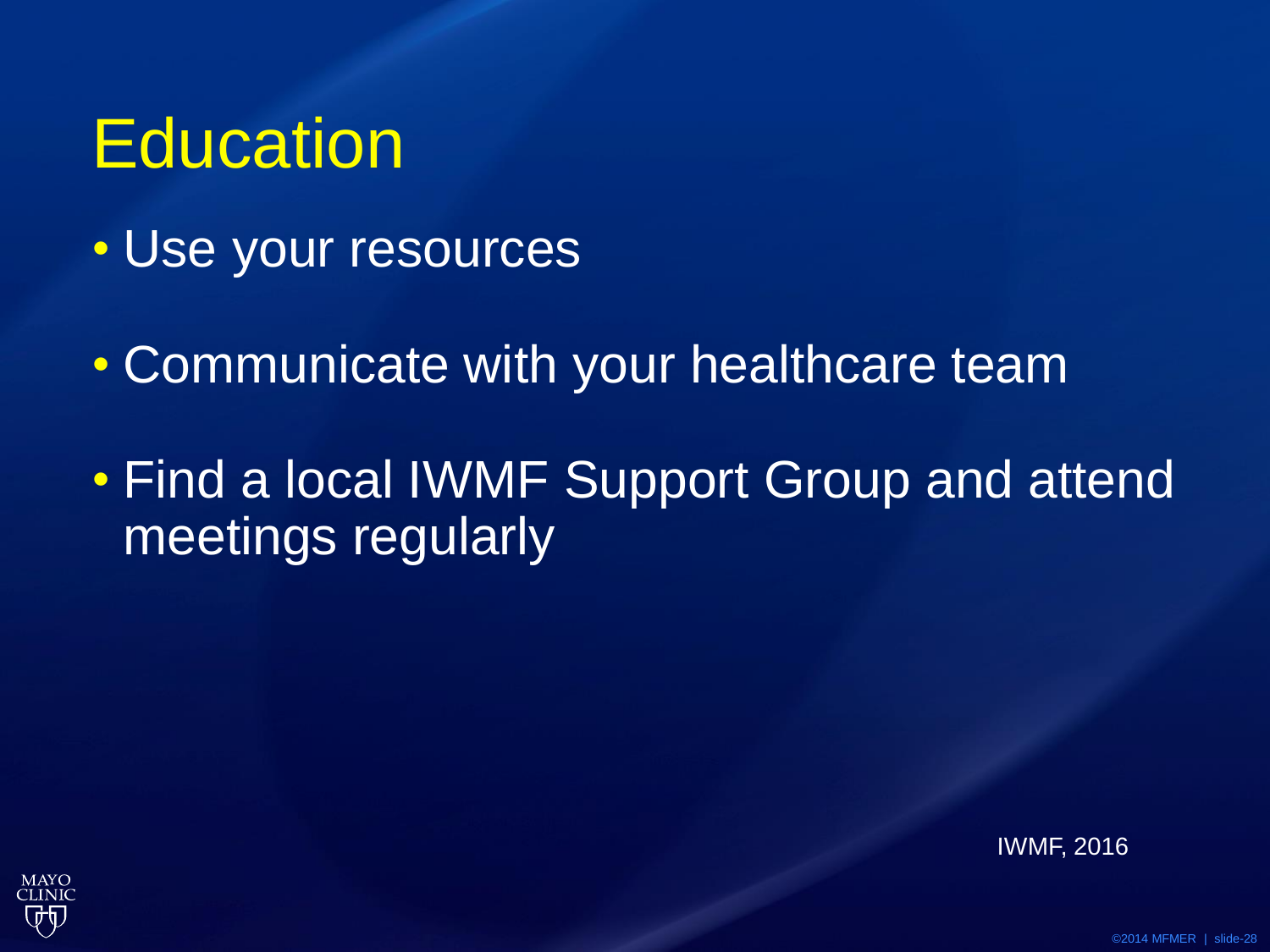## Key Points

• Fatigue is the most common medical issue reported by patients

- Managing fatigue is part of good cancer care
- A multi-modal approach to fatigue management is best
- Many of the best options for fatigue management are in YOUR control

IWMF, 2016; ACS, 2016c

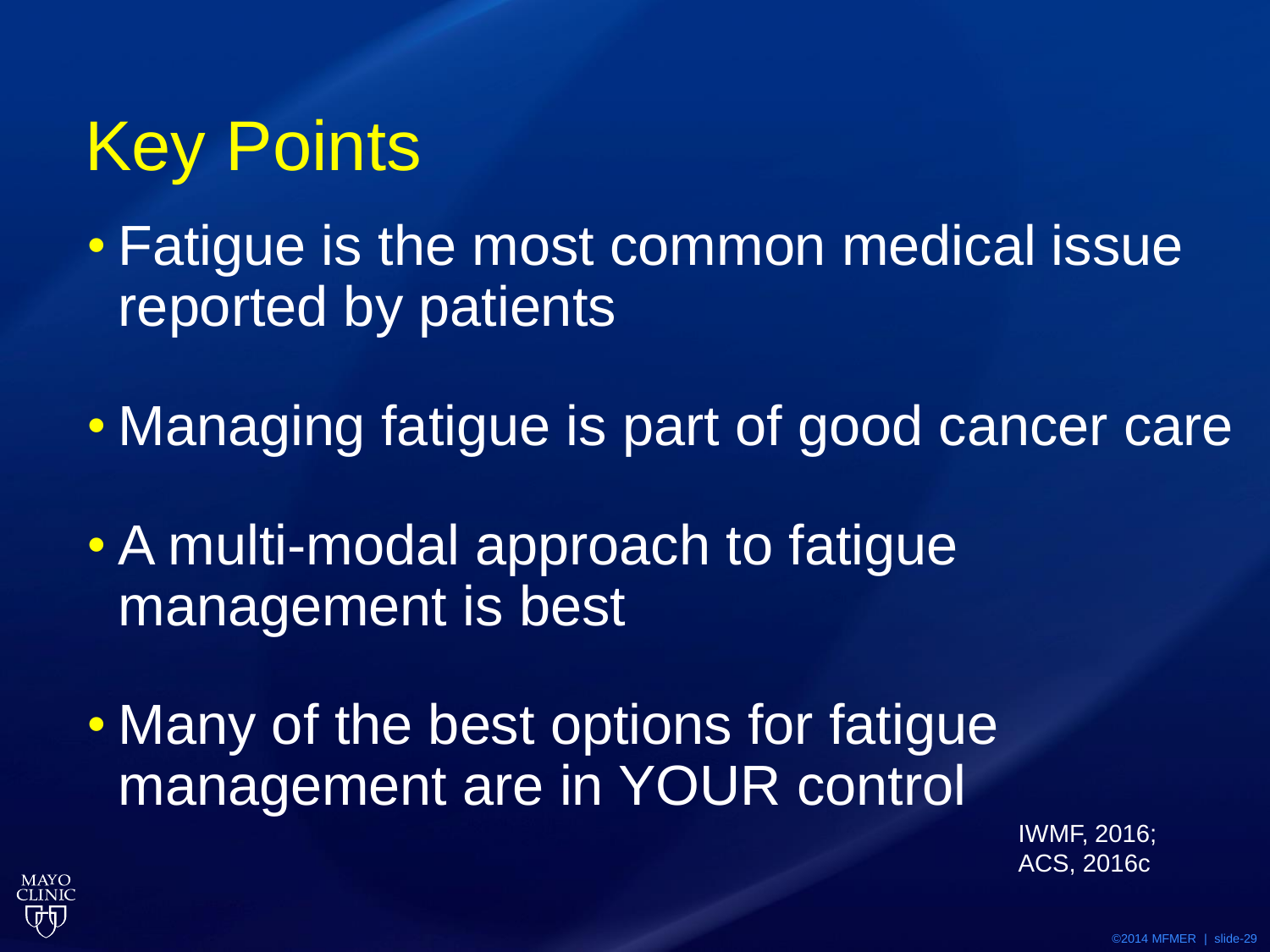### Where Do I Fit In?

- Talk with your providers
- Educate yourself, family/friends and others
- Take active role in your plan of care
- Attend the annual IWMF Educational Forums

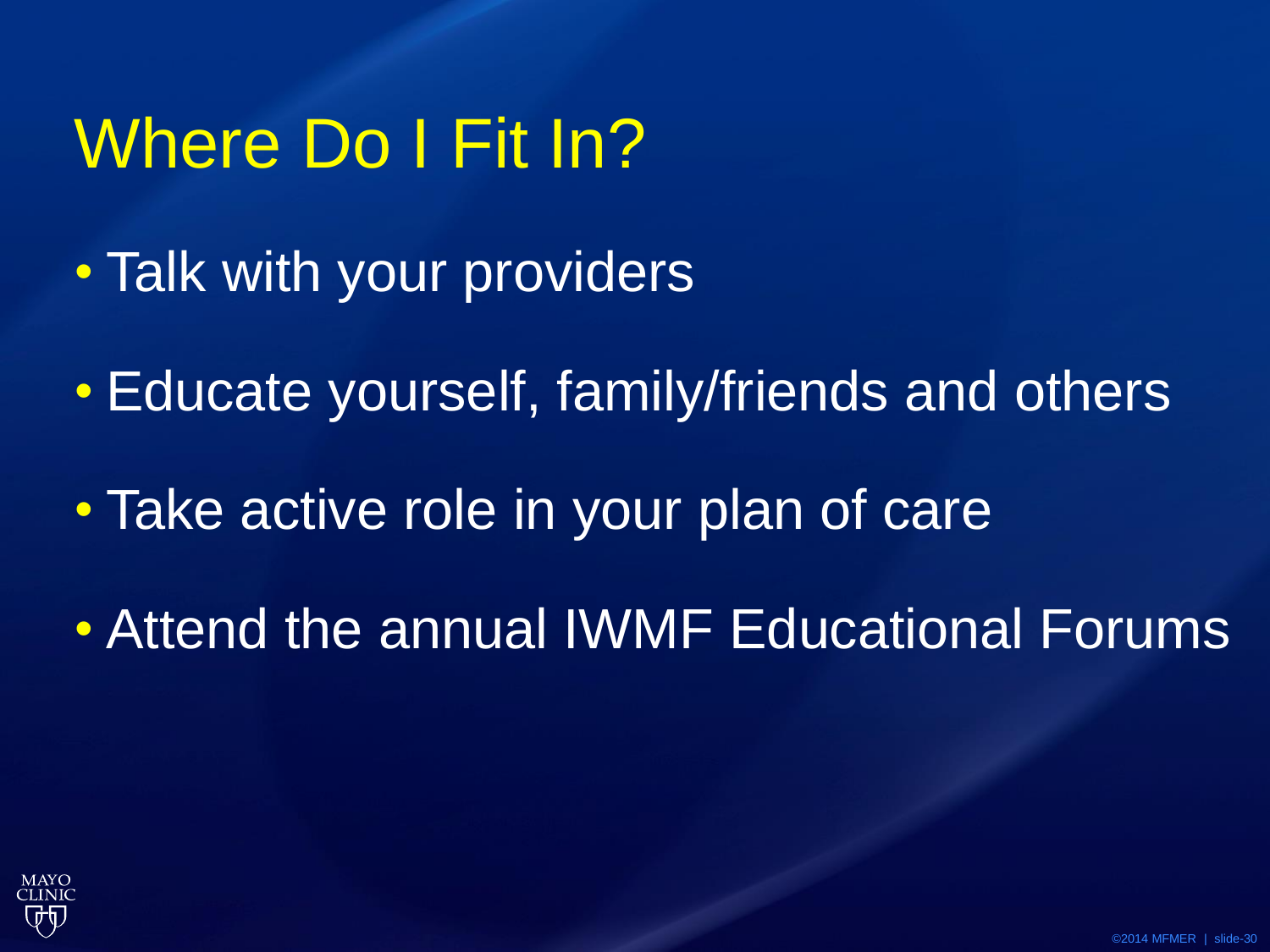

### Questions & Discussion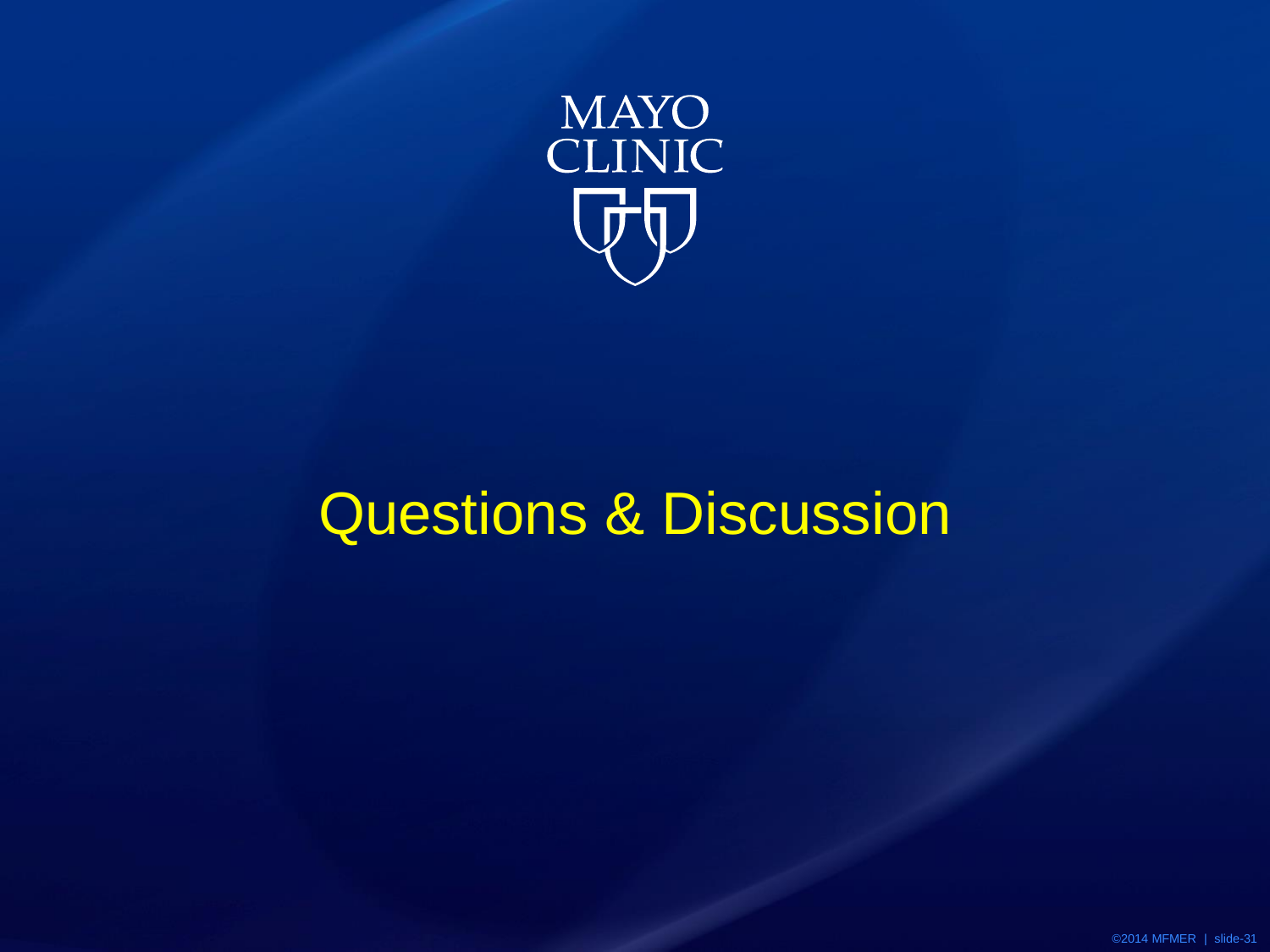### References

American Cancer Society. (2015). *Lifestyle changes with Waldenstrom Macroglobulinemia.* Retrieved from https://www.cancer.org/cancer/waldenstrom-macroglobulinemia/after-treatment/lifestyle-changes.html

American Cancer Society. (2016a). *Managing cancer-related fatigue.* Retrieved from https://www.cancer.org/treatment/treatments-and-side-effects/physical-side-effects/fatigue/managing-cancerrelated-fatigue.html

American Cancer Society. (2016b). *What causes cancer-related fatigue.* Retrieved from https://www.cancer.org/treatment/treatments-and-side-effects/physical-side-effects/fatigue/what-causes-cancerrelated-fatigue.html

American Cancer Society. (2016c). *What is cancer-related fatigue.* Retrieved from https://www.cancer.org/treatment/treatments-and-side-effects/physical-side-effects/fatigue/what-is-cancer-relatedfatigue.html

Berger, A. M., Shuster, J. L., & Von Roenn, J. H. (Eds.). (2007). *Principles and practice of palliative care and supportive oncology*. Lippincott Williams & Wilkins.

Bergh, I., Aass, N., Haugen, D.F., Kaasa, S., & Hjermstad, M.J. (2012 Jan). Symptom assessment in palliative medicine. *Tidsskr Nor Laegeforen, 132*(1),18-9. doi:10.4045/tidsskr.11.1083

Bower, J. E. (2014). Cancer-related fatigue—mechanisms, risk factors, and treatments. *Nature Reviews Clinical Oncology*, *11*, 597–609. doi:10.1038/nrclinonc.2014.127

Breitbart, W. & Alici, Y. (2010). Psychostimulants for cancer-related fatigue. *Journal of the National Comprehensive Cancer Network, 8*(8), 933-942. doi: 10.6004/jnccn.2010.0068



Campos, M. P, Hassan, B.J., Riechelmann, R. & del Giglio, A. (2011). Cancer-related fatigue: a review. *Revista da Associação Médica Brasileira*, *57*(2), 211-219. doi: https://dx.doi.org/10.1590/S0104-42302011000200021